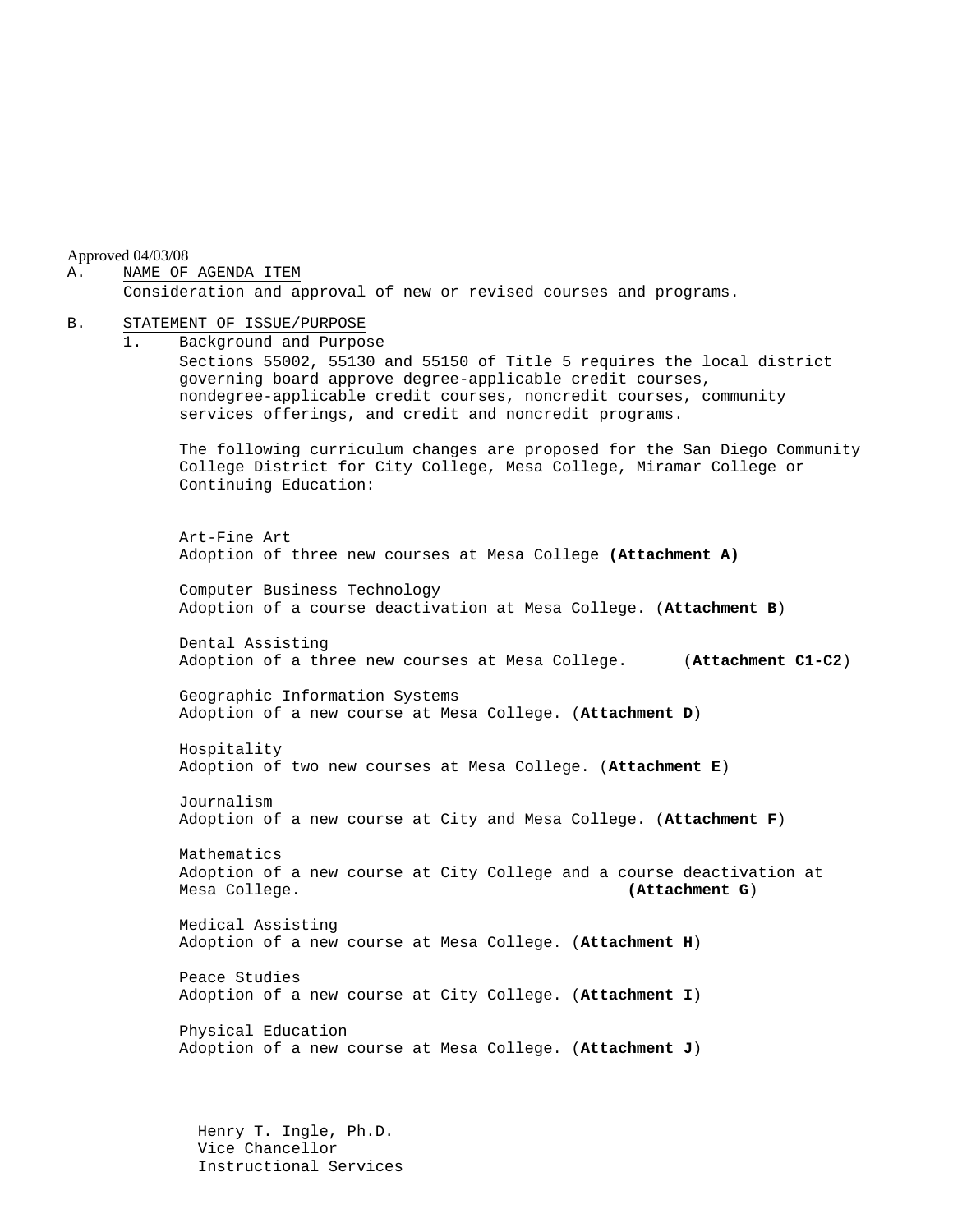Physical Therapy Assistant Adoption of four new courses at Mesa College. (**Attachment K1-K2**) Psychology Adoption of a new course at Mesa College. (**Attachment L**) Art-Fine Art Adoption of a Program Revision at Mesa College. (**Attachment M**) Child Development Adoption of a Program Revision at Mesa College. (**Attachment N1-N2**) Dental Assisting Adoption of a Program Revision at Mesa College. (**Attachment O**) Electromechanical Engineering Technology Adoption of a new program at City College. (**Attachment P**) Fashion Adoption of a Program Revision at Mesa College. (**Attachment Q1-Q2**) Fire Protection Technology Adoption of a Program Revision at Miramar College. (**Attachment R1-R2**) Health Information Technology Adoption of a Program Revision at Miramar College. (**Attachment S**) History Adoption of a Program Revision at Mesa College. (**Attachment T**) Interior Design Adoption of a Program Revision at Mesa College. (**Attachment U1-U2**) Manufacturing Engineering Technology Adoption of a Program Revision at City College. (**Attachment V**) Medical Assisting Adoption of a Program Revision at Mesa College. (**Attachment W**) Multimedia Adoption of a Program Revision at Mesa College. (**Attachment X1-X2**) Nutrition Adoption of a Program Revision at Mesa College. (**Attachment Y**)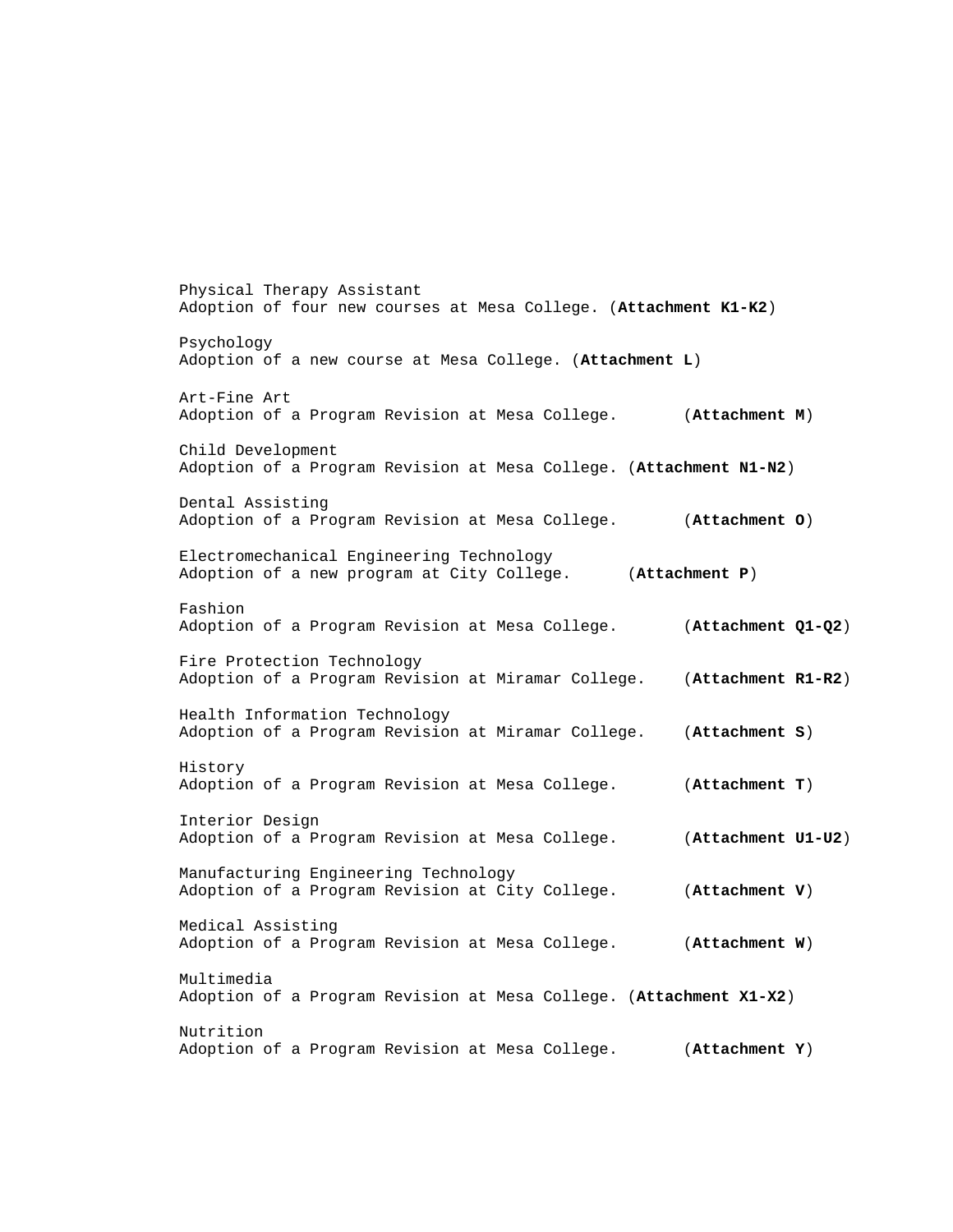Peace Studies Adoption of a new program at City College. (**Attachment Z**)

Physical Therapy Assistant Adoption of a Program Revision at Mesa College. (**Attachment AA)**

Radiologic Technology Adoption of a Program Revision at Mesa College. (**Attachment BB**)

#### 2. Cost and Funding

There is no additional cost to the District

#### C. PROPOSAL

The Board of Trustees hereby grants authority to take the action outlined in Part A.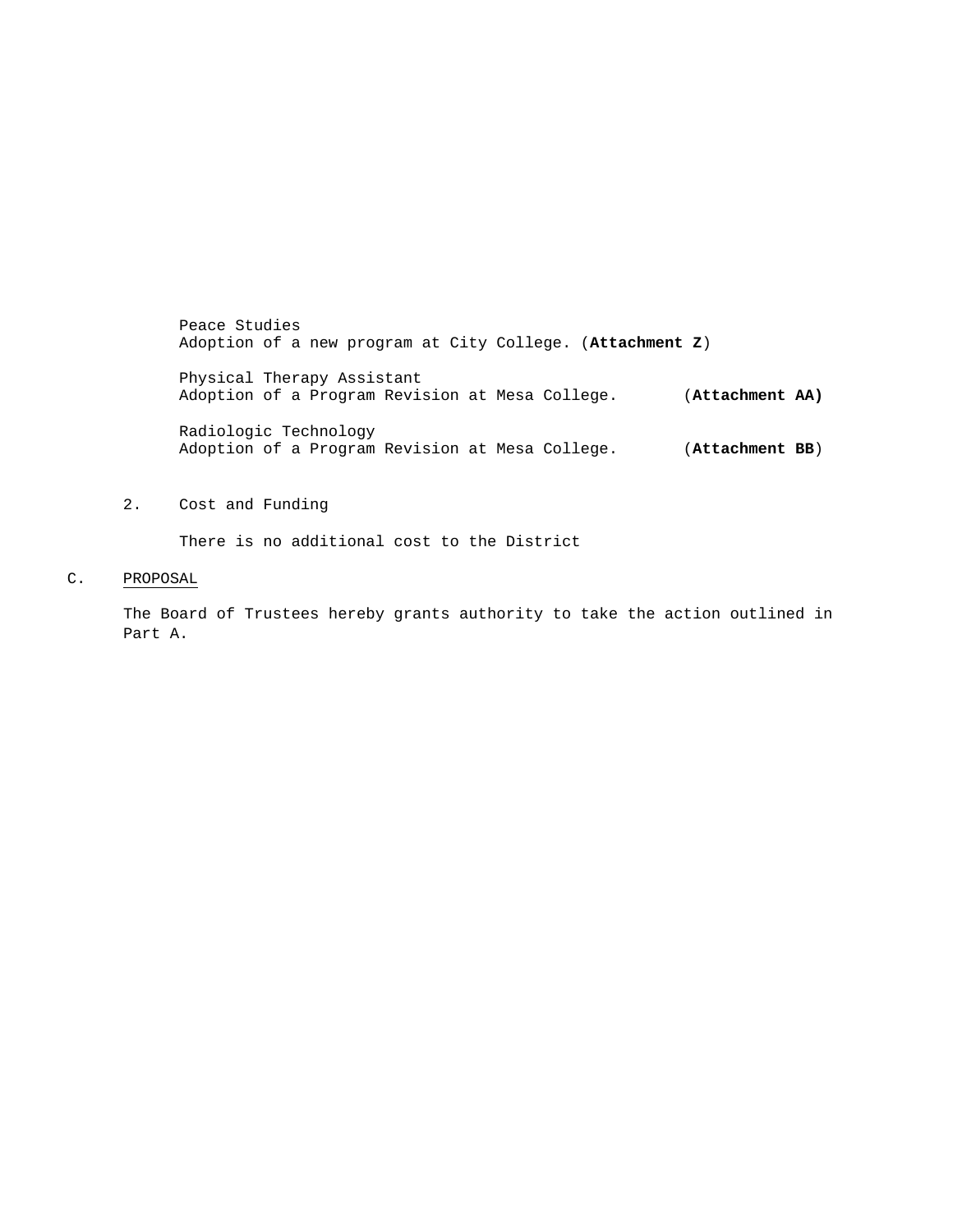Adoption of three new courses at Mesa College.

Proposed new courses at Mesa College:

#### **231 Introduction to Digital Art 2 hours lecture, 4 hours lab, 3 units Letter Grade or Credit/No Credit Option**

*Advisory:* Art-Fine Art 150A and 150B with a grade of "C" or better, or equivalent. Concurrent enrollment in Multimedia 101 with a grade of "C" or better, or equivalent.

This course provides an overview of digital art strategies and practices and their relationship to traditional fine art practices. Students learn about the development of computer technology and its impact on contemporary art since the 1960s. Discussions and studio assignments encompass digital imaging strategies, software art, teleconference art, interactive art, immersive installation art, web art/distance art and activism. Motion-based media such as digital animation, and digital video are also discussed. This course is designed for students interested in digital art. (FT) Associate Degree Credit & transfer to CSU and/or private colleges and universities.

### **232 Introduction to Digital Drawing and Painting**

#### **2 hours lecture, 4 hours lab, 3 units Letter Grade or Credit/No Credit Option**

*Advisory:* Art-Fine Art 155A and 231, and Multimedia 101 with a grade of "C" or better, or equivalent. Concurrent enrollment in: Art-Fine Art 150A and 165A with a grade of "C" or better, or equivalent.

This course provides an overview of digital art strategies and practices and their relationship to traditional fine art drawing and painting. Students produce digital drawings and paintings using digital raster and vector based applications to creatively replicate and expand traditional drawing and painting media. Students extend and explore the hand drawn mark and painted surface in the digital realm. This course is designed for fine art and multimedia students. (FT) Associate Degree Credit & transfer to CSU and/or private colleges and universities.

#### **233 Introduction to Digital Photographic Imaging**

#### **2 hours lecture, 4 hours lab, 3 units Letter Grade or Credit/No Credit Option**

*Advisory:* Art-Fine Art 150 A and 165A and 231 and Multimedia 101 with a grade of "C" or better, or equivalent.

This course provides an overview of digital photographic art strategies and practices and their relationship to traditional photographic fine art practices. Students learn about the digital camera, digital photo image processing, digital photomontage, and mixed media compositions. The students are introduced to the manipulation and production of digital image compositions using software applications such as Adobe Photoshop to extend traditional photographic art strategies. This course is designed for fine art and multimedia students. (FT) Associate Degree Credit & transfer to CSU and/or private colleges and universities.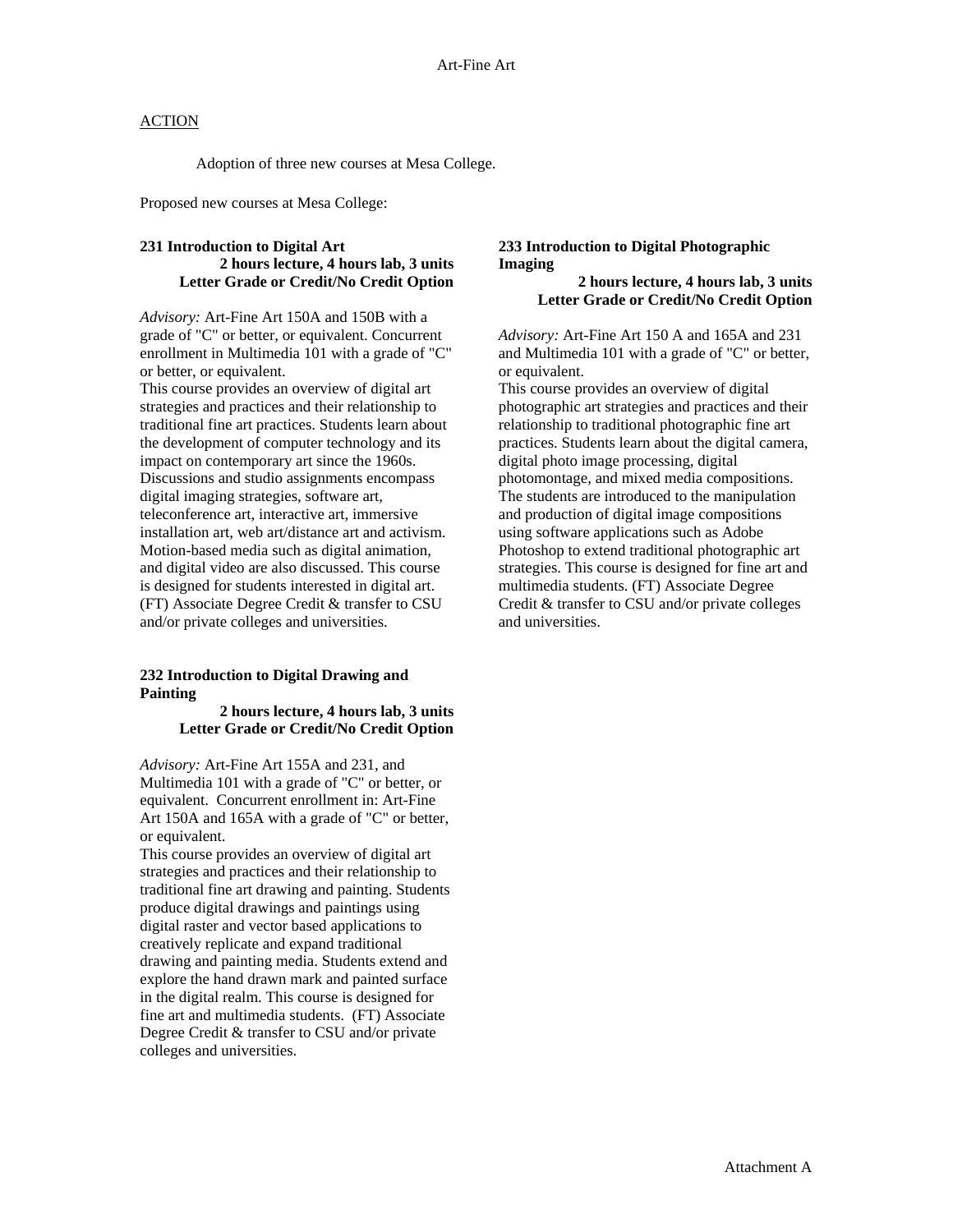Adoption of a course deactivation at Mesa College.

Proposed course deactivation at Mesa College (no longer at any college):

### **110 Disk Operating Systems**

#### **1.5 hours lecture, 1.5 hours lab, 2 units Grade Only**

*Advisory:* English 51 and English 56, each with a grade of "C" or better, or equivalent, or Assessment Skill Level W5 and R5. *Limitation on Enrollment:* This course is not open to students with previous credit for Office Information Systems 151, 151A, or CBTE 110A. This course is an introduction to PC operating systems, covering the DOS command structure and terminology. In this hands-on course, students use operating commands to perform routine computer work functions. The course also introduces the major features of Windows 3.1, Windows 95, Windows 98, and Windows NT. This course, or sections of this course, may be offered through distance education. (FT) Associate Degree Credit & transfer to CSU and/or private colleges and universities.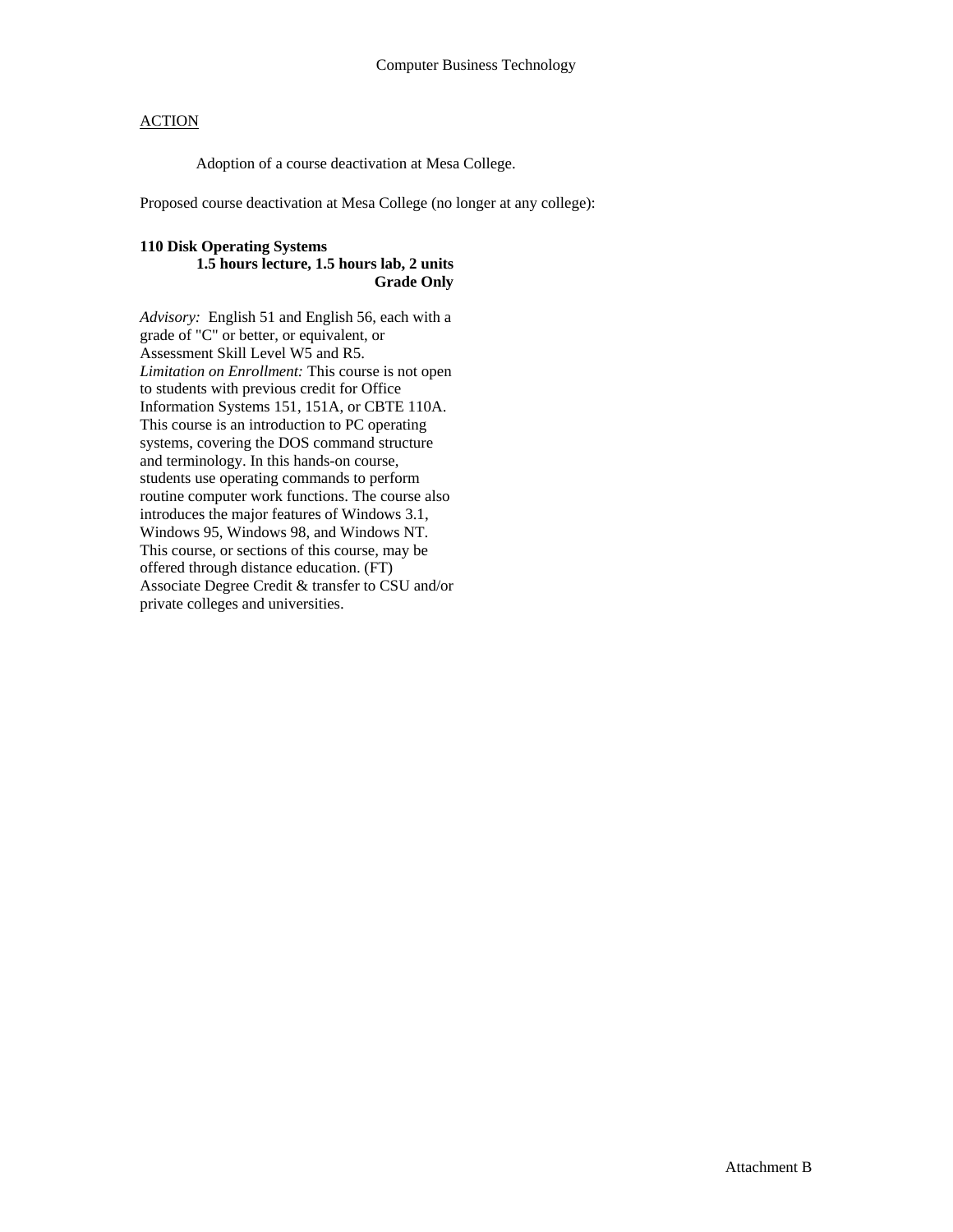Adoption of three new courses at Mesa College.

Proposed courses at Mesa College:

#### **124 Basic Dental Assisting 2 hours lecture, 2 units Grade Only**

*Prerequisite:* Dental Assisting 102 with a grade of "C" or better, or equivalent.

*Corequisite: Completion of or concurrent enrollment in:* Dental Assisting 106 with a grade of "C" or better, or equivalent; Dental Assisting 116 and 124L with a grade of "C" or better, or equivalent.

*Limitation on Enrollment:* This course is not open to students with previous credit for Dental Assisting 122.

This basic dental assisting course presents the role of the restorative dental assistant. This course includes sterilization/disinfection principles, preparation/function of instruments, matrix systems and care/maintenance of dental equipment. Principles of team positioning as well as delivering dental care in four-and sixhanded general dentistry, and moisture control methods are stressed. Patient relations and techniques of team interactions are introduced. This course is for students who have been admitted to the Dental Assisting Program. (FT) Associate Degree Credit & transfer to CSU and/or private colleges and universities.

#### **124L Basic Dental Assisting Lab 6 hours lab, 2 units Grade Only**

*Prerequisite:* Dental Assisting 102 with a grade of "C" or better, or equivalent *Corequisite: Completion of or concurrent enrollment in:* Dental Assisting 106 with a grade of "C" or better, or equivalent. Dental Assisting 116L and 124 and 186A with a grade of "C" or better, or equivalent. *Limitation on Enrollment:* This course is not open to students with previous credit for Dental Assisting 122L. This basic dental assisting laboratory course allows for the practical application of chairside

dental assisting techniques in restorative dentistry. Students develop skills in manipulation and delivery of restorative materials. In addition, skills are developed in sterilization procedures and in the preparation of instruments. Care and maintenance of equipment used in restorative dentistry are stressed. Team positioning, four & six-handed dentistry, and oral evacuation skills are developed as well as skills in patient handling. This course is for students who have been admitted to the Dental Assisting Program. (FT) Associate Degree Credit & transfer to CSU and/or private colleges and universities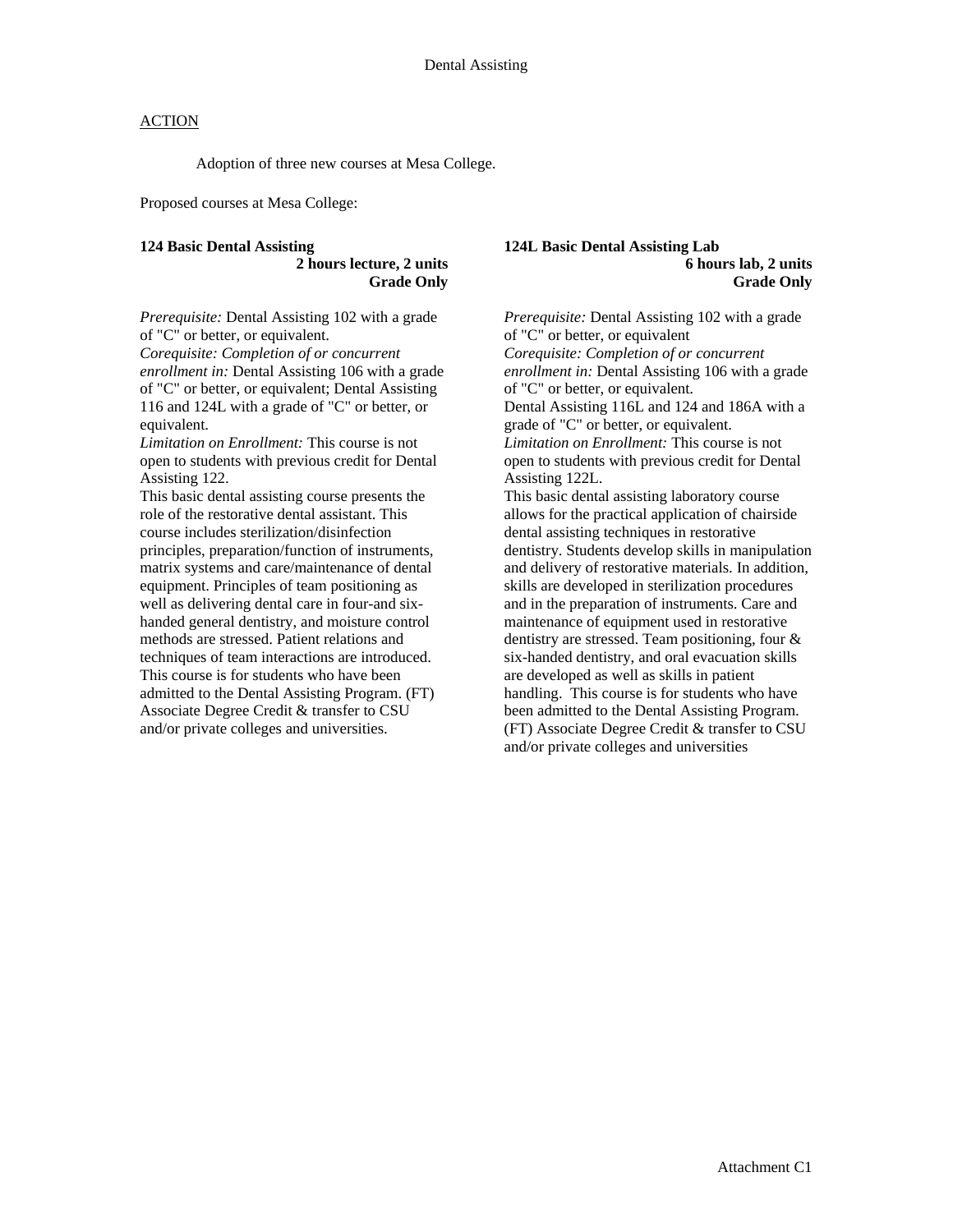### **186B Directed Clinical Practice 3 units, 225 hours other Grade Only**

*Prerequisite:* Dental Assisting 186A with a grade of "C" or better, or equivalent. *Corequisite:* Dental Assisting 132L and 136 and 181L, each with a grade of "C" or better, or equivalent. *Limitation on Enrollment:* Special Admission must be admitted to program. *Limitation on Enrollment:* This course is not open to students with previous credit for Dental Assisting 185B, 185C and 185D. This course provides dental assisting students a comprehensive, supervised application of knowledge and skills in all aspects of chairside assisting and administrative procedures in dental offices or clinics. Focus is on the job-ready, safe, legal, ethical and effective application of registered dental assistant functions. Rotations to specialty clinics are required, and will include rotations in orthodontics, surgery and administrative assisting. This course requires a high level of professionalism. Directed clinical practice (DCP) is coordinated by a member of the Dental Assisting program faculty. Supervision of the student is shared by the staff of the dental office or clinic and a faculty member. This course includes 75 hours of dental radiography duties. Students may not be paid for DCP. (FT) Associate Degree Credit & transfer to CSU and/or private colleges and universities.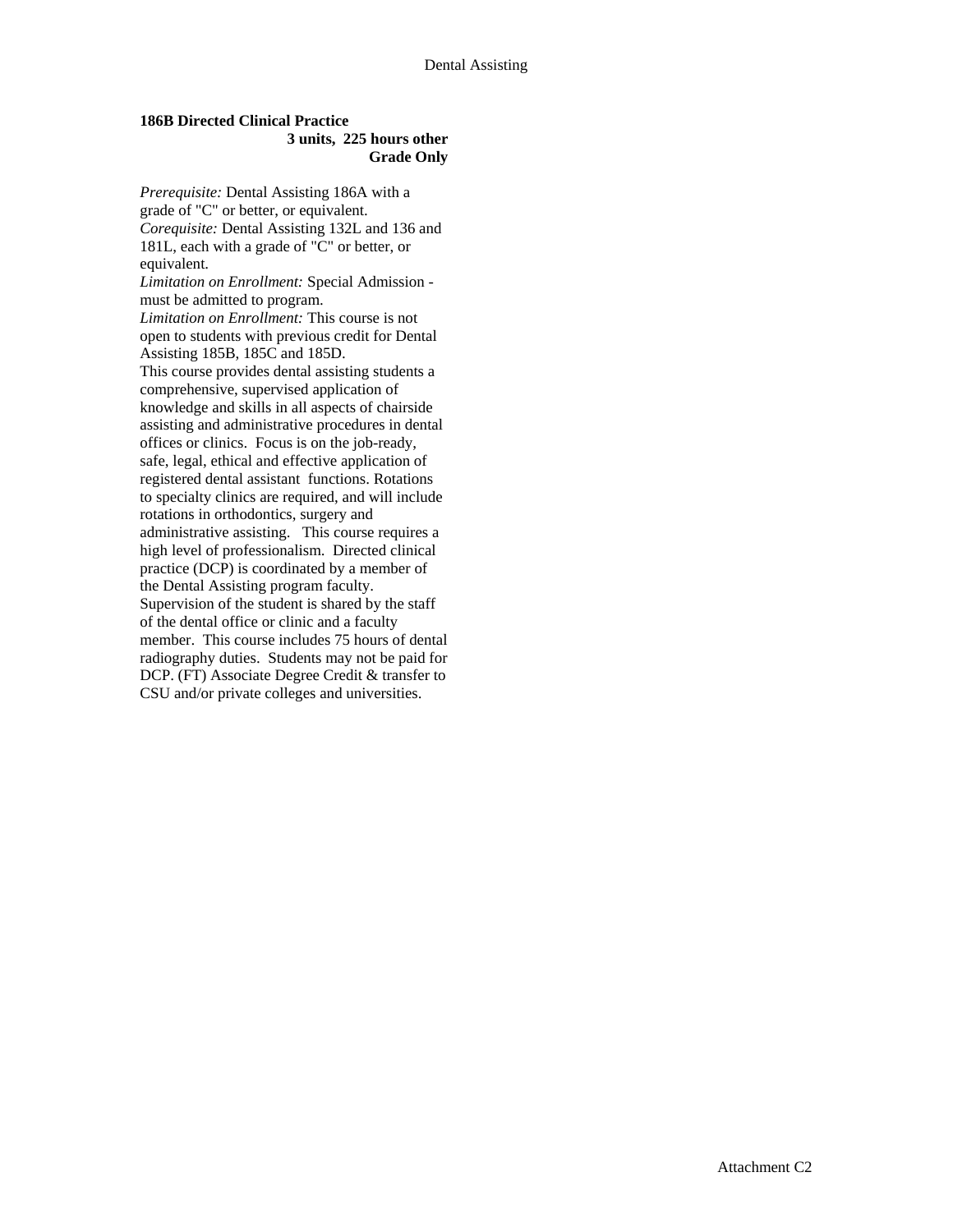Adoption of a new course at Mesa College.

Proposed course at Mesa College:

### **090 Introduction to GIS for Fire Fighters 1 hour lecture, 1.5 hours lab, 1.5 units Letter Grade or Credit/No Credit Option**

*Advisory:* Computer Business Technology 101 and 114, each with a grade of "C" or better, or equivalent.

This course covers the fundamentals of Geographic Information Systems (GIS) for fire fighters, using spatial information and software to map and analyze information associated with fire planning. Labs include hands-on experience with ArcGIS software in the subject areas of map making; scanning, georeferencing, and digitizing fire pre-plans; GIS data creation and management, and working with geoprocessing tools. This course provides the skills and knowledge to create basic spatial data and GIS maps, particularly with reference to fire preplans. Students also learn basic GIS skills, a foundation for further study in GIS or to pursue a GIS degree or certificate. (FT) Associate Degree Credit only and not Transferable.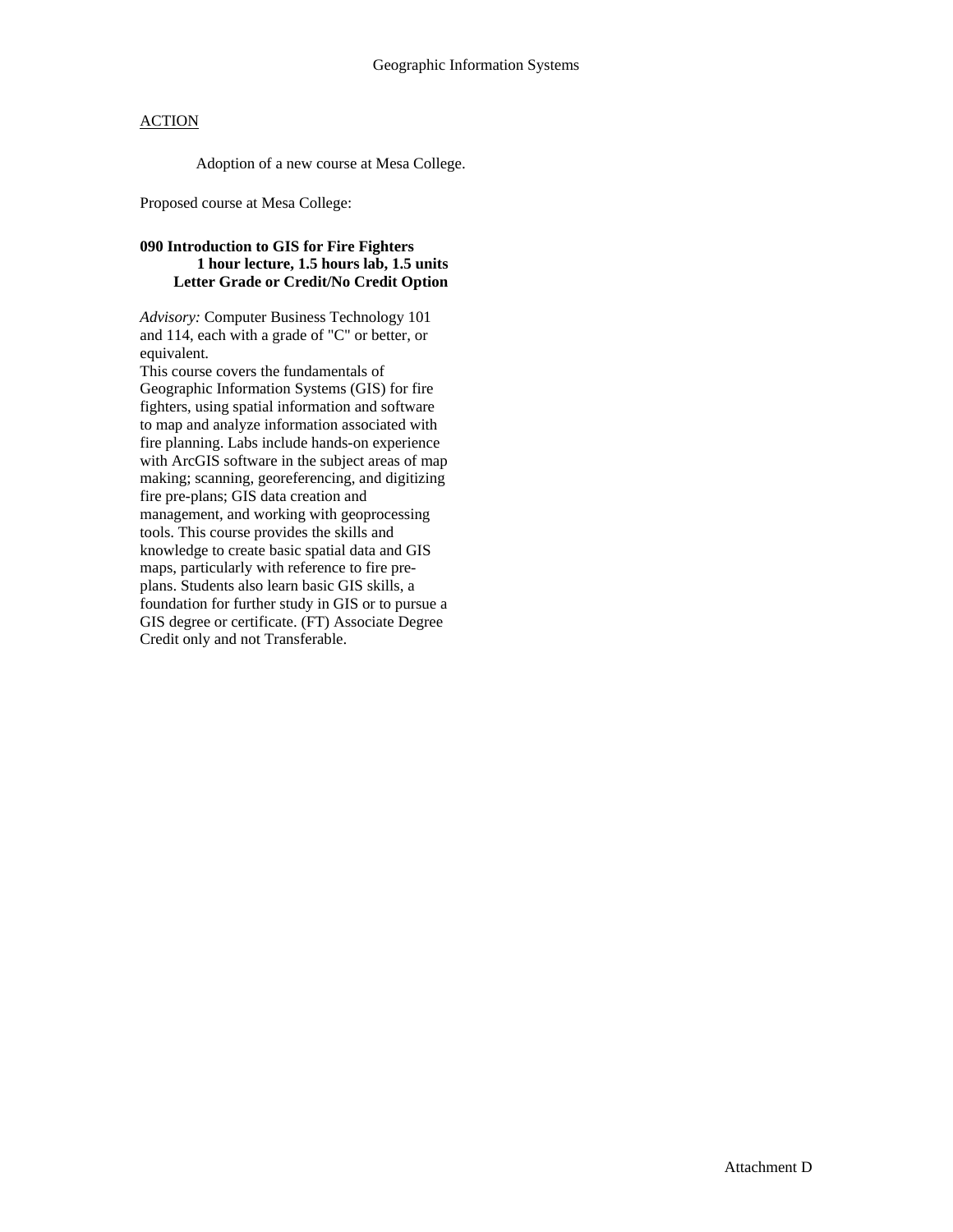Adoption of a two courses at Mesa College.

Proposed courses at Mesa College:

#### **102 Hospitality Financial Reporting 3 hours lecture, 3 units Grade Only**

*Advisory:* English 56 and Mathematics 32, each with a grade of "C" or better, or equivalent, or Assessment Skill Level R5 and M20*.*  This course is designed to provide students with an understanding of the principles of finance and accounting and to comprehend the money implications of decisions in hospitality. Because many of the measures of success and failure in the hospitality business are expressed in financial terms, this course covers the aspects of finance and accounting that will be met by a nonfinancial hospitality employee. Basic relevant financial concepts and financial tools are introduced to improve business decision making including: how to read balance sheets, income statements, profit and loss, and cash flow statements, critical ratios and other financial measurements and to interpret what the numbers mean. This course is intended for all Event Management, Hotel Management, and Culinary Arts / Culinary Management students. (FT) Associate Degree Credit & transfer to CSU and/or private colleges and universities.

#### **111 Food and Beverage Management 3 hours lecture, 3 units Grade Only**

*Advisory:* English 56 with a grade of "C" or better, or equivalent. or Assessment Skill Level R5.

*Advisory: Completion of or concurrent enrollment in:* Mathematics 32 with a grade of "C" or better, or equivalent, or Assessment Skill Level M20; and Hospitality 101 and 102, each with a grade of "C" or better, or equivalent. This course is designed to provide students with an understanding of the hospitality food service industry, its variety of operations/outlets and how to gain the skills to successfully manage these operations/outlets. Areas of study include an overview of food and beverage outlets, food service marketing, menu analysis, menu cost and pricing strategies. Analyze service standard operating procedures, types of service, food and beverage sourcing, beverage management. Identify sanitation and safety issues and facility design and equipment, food service competitive trends, food service automation, and develop financial acumen. This course is intended for all Event Management, Hotel Management, and Culinary Arts / Culinary Management students. (FT) Associate Degree Credit & transfer to CSU and/or private colleges and universities.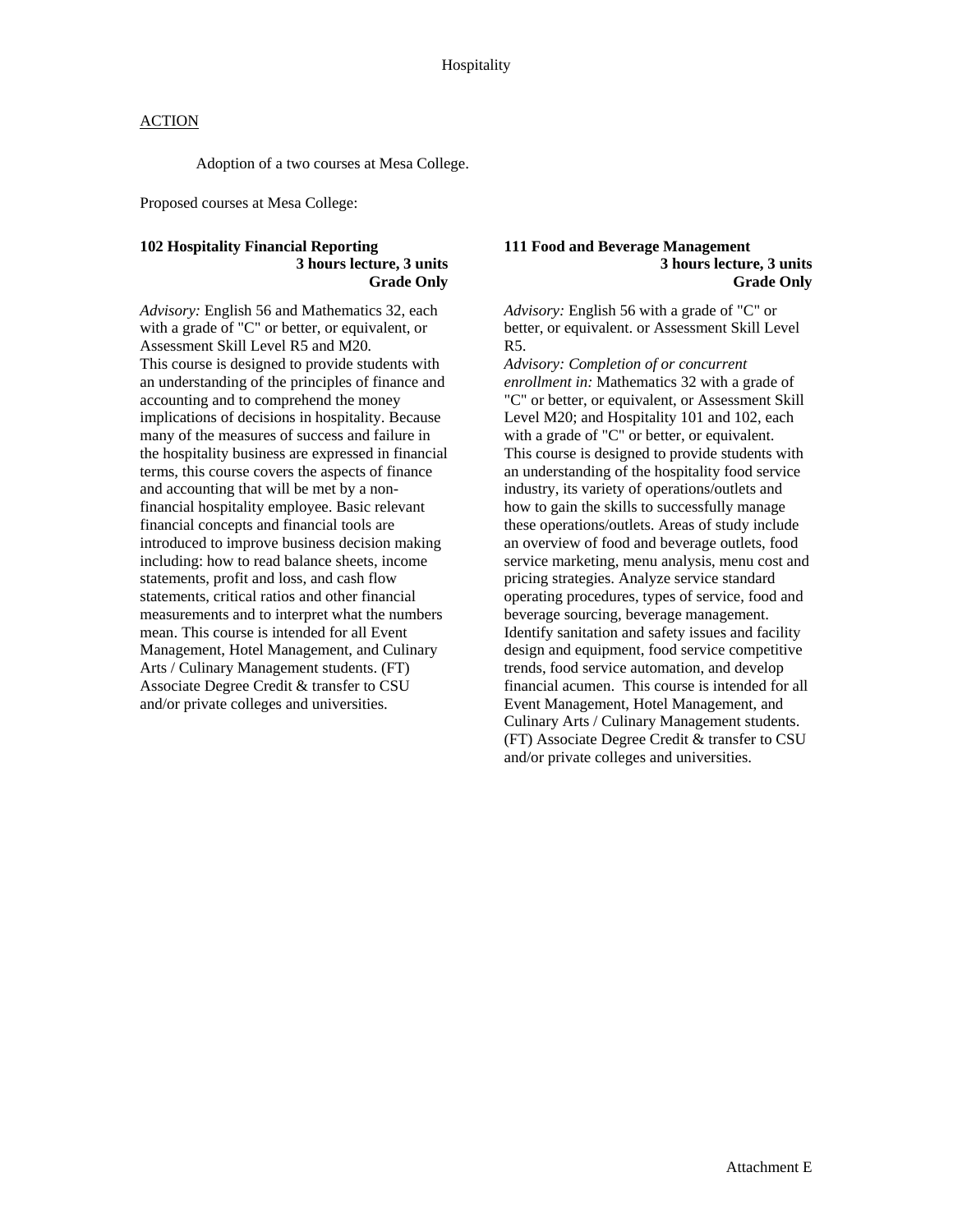Adoption of a new course at City and Mesa College.

Proposed course at City and Mesa College:

### **201 Advanced Newswriting and Reporting 2 hours lecture, 3 hours lab, 3 units Letter Grade or Credit/No Credit Option**

*Prerequisite:* Journalism 200 with a grade of "C" or better, or equivalent.

*Advisory:* English 101 with a grade of "C" or better, or equivalent, or Assessment Skill Levels R6 and W6; English 105 with a grade of "C" or better, or equivalent.

This course offers instruction in advanced journalistic practices. Emphasis is placed on feature, magazine and opinion writing, including investigative and multicultural reporting. Topics also include legal and ethical issues related to reporting. Principles learned can apply to print and online journalism. The course serves as preparation for the major for students preparing to transfer, and is also intended to serve as an elective for students interested in learning to write for newspapers and other publications, including the campus newspaper. (FT) Associate Degree Credit & transfer to CSU and/or private colleges and universities.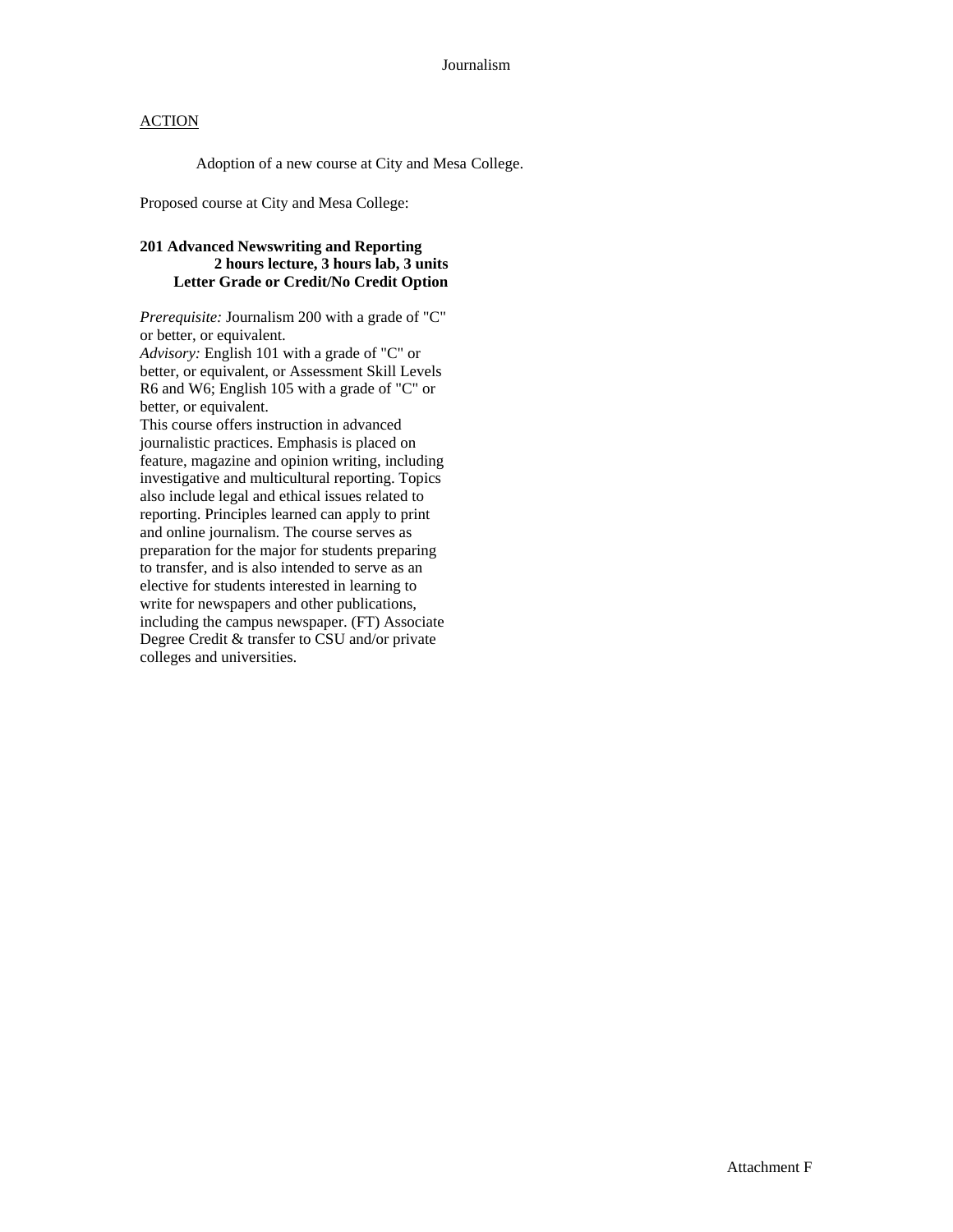Adoption of a new course at City College and a course deactivation at Mesa College.

#### **098 Technical Intermediate Algebra and Geometry**

 **4 hours lecture, 4 units Letter Grade or Credit/No Credit Option** 

#### **REQUISITES:**

*Prerequisite:* Math 95 with a grade of "C" or better, or equivalent. *Advisory:* English 51 and 56 with a grade of "C"

or better, or equivalent or Assessment Skill Levels W5 and R5.

 This course introduces an applied technology approach to problem solving in Intermediate Algebra and Geometry, and it is intended to support the curriculum required in the Engineering and applied technologies majors. Students are expected to apply problem solving techniques to technology-based situations in their technical physics and applied technology courses. Topics include scientific notation, algebra of functions, linear systems of equations, graphing using log and semi-log paper, technology applications of quadratic, exponential and logarithmic functions, right triangle trigonometry, applications in electronics of vectors and phasors. Special emphasis will be placed on the use of the graphing calculator and mathematical software packages to solve application problems. Associate Degree Credit. (FT) Associate Degree Credit only and not Transferable.

Proposed new course at City College: Proposed course deactivation at Mesa College (course no longer at any college):

#### **106 Introduction to Boolean Algebra 1 hour lecture, 1 unit Letter Grade or Credit/No Credit Option**

*Prerequisite:* Mathematics 96 with a grade of "C" or better, or equivalent, or Assessment Skill Level M50.

This course covers Boolean algebra as it applies in general to sets and logical propositions, as well as an introduction to modern applications. This course is design to give students in a broad variety of majors a classical background in mathematical logic, including computer logic circuits. It is strongly recommended for math, engineering and computer science majors. (FT) Associate Degree Credit & transfer to CSU and/or private colleges and universities.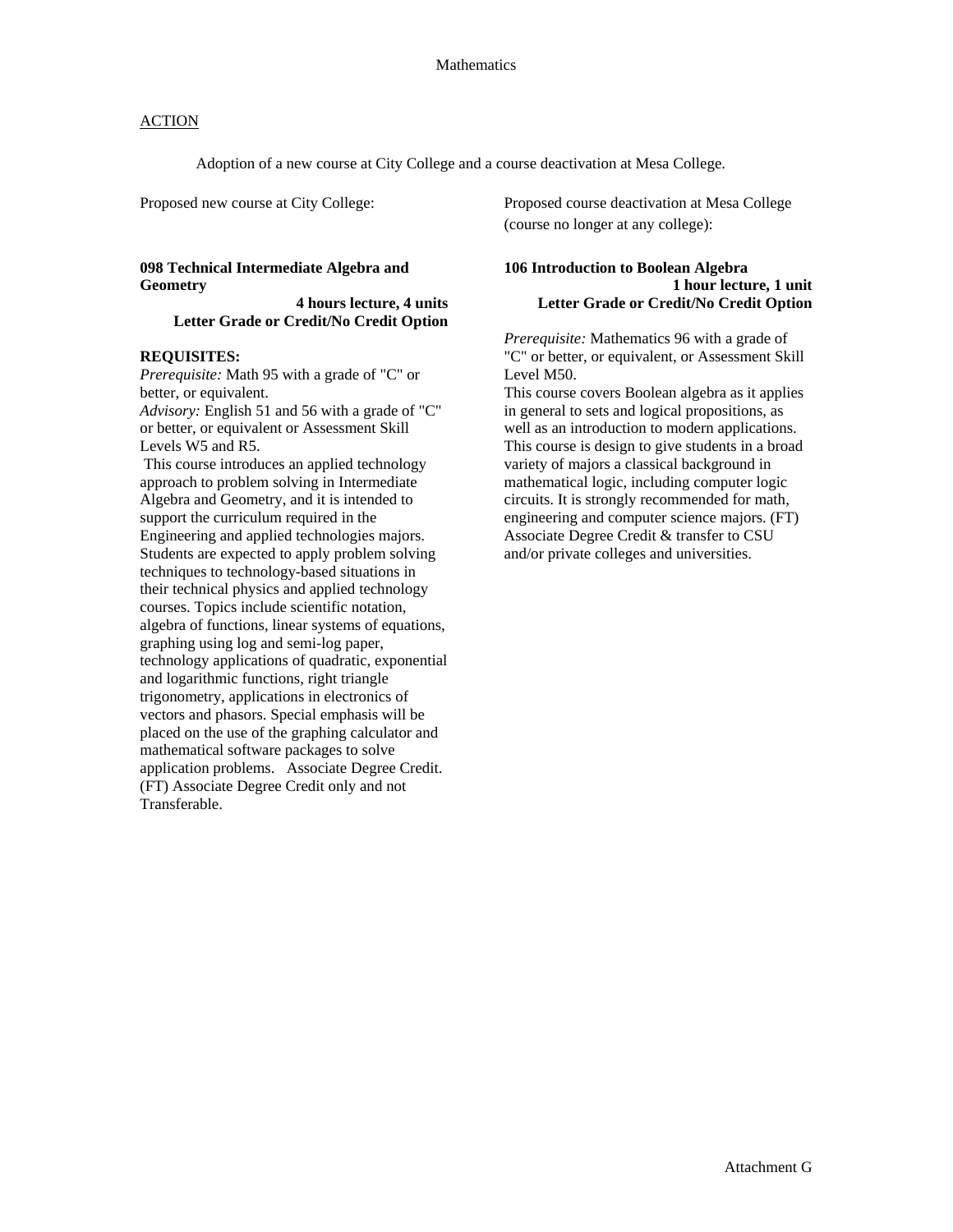Adoption of a new course at Mesa College.

Proposed course at Mesa College:

### **205 Administrative Medical Assisting II 2.5 hours lecture, 1.5 hours lab, 3 units Grade Only**

*Prerequisite:* Medical Assisting 110 with a grade of "C" or better, or equivalent. *Advisory:* English 51, English 56 and Mathematics 095, each with a grade of "C" or better, or equivalent, or Assessment Skill Levels W5, R5 or M40.

*Limitation on Enrollment:* This course is not open to students with previous credit for CBTE 238 and ACCT 186 or Medical Assisting 240 and 245.

This course introduces and instructs allied health students in the use of accounting systems for medical and dental offices (including the pegboard and computerized accounting systems) and health insurance procedures. Emphasis is placed on medical accounting terminology, ledgers, methods used in payroll accounting, preparation of account charts and correct completion of benefit and claim forms. This course also prepares students to work with insurance forms in medical offices, hospitals and other clinical settings and in the proper use of procedural and diagnostic coding utilizing the most current editions of Physicians Current Procedural Terminology and International Classification of Diseases. (FT) Associate Degree Credit & transfer to CSU and/or private colleges and universities.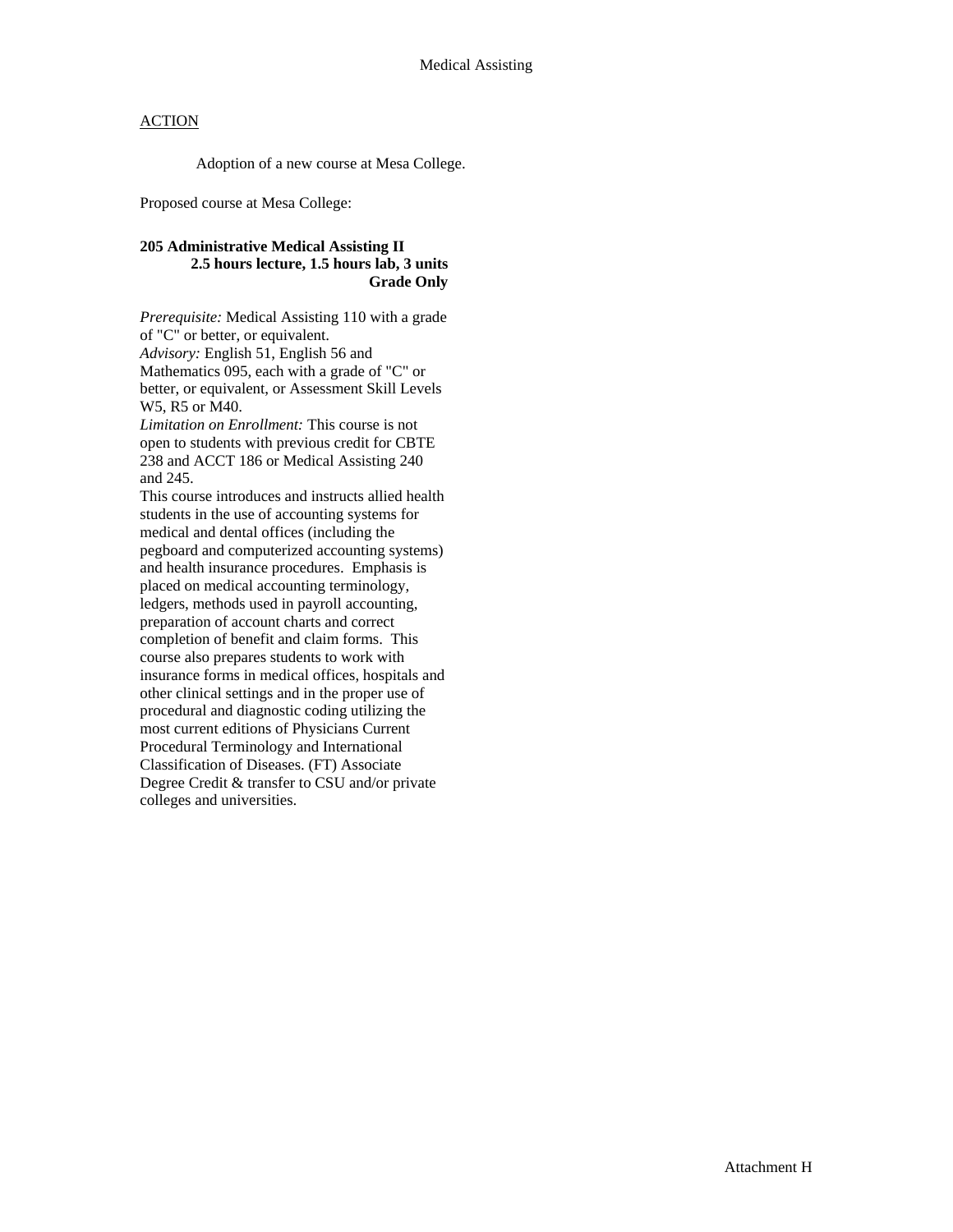Adoption of a new course at City College.

Proposed course at City College:

### **101 Introduction to Peace Studies 3 hours lecture, 3 units Letter Grade or Credit/No Credit Option**

*Advisory:* English 101 with a grade of "C" or better, or equivalent, or Assessment Skill Level R6/W6.

This course provides an overview of the field of peace studies and offers an in-depth look into theories related to peace, conflict studies and non-violence. Students gain an understanding of the various tools and processes that are used internationally in working towards a more equitable, just and peaceful world. Contemporary case studies are explored offering students an interdisciplinary approach to the field in order to address the four main pillars of the Peace Studies program which are human rights, conflict studies, peace processes and the concept of justice in relation to peace. (FT) Associate Degree Credit & transfer to CSU and/or private colleges and universities.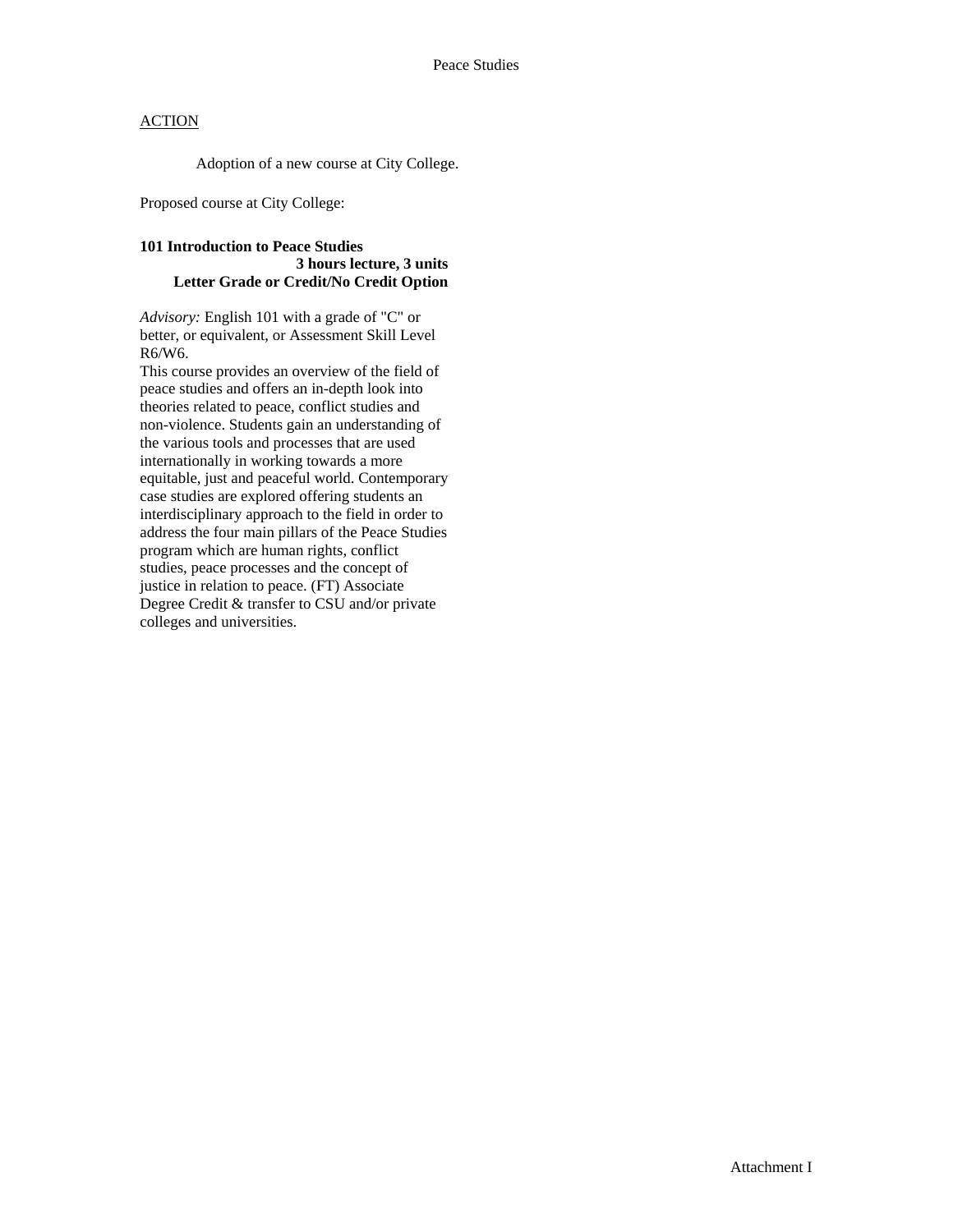Adoption of a new course at Mesa College.

Proposed course at Mesa College:

### **191 Theory and Application of Conditioning - Advanced Basketball**

 **2 - 3 hours lab, .5 - 1 unit Letter Grade or Credit/No Credit Option** 

*Advisory: Completion of or concurrent enrollment in:* Physical Education 204 or 205, with a grade of "C" or better, or equivalent. This course will enhance the physical and mental skills needed to participate in competitive sports activities. Emphasis is placed on weight training, running, skill development games, and individual development for basketball. When this course is offered for three hours a week the additional time is utilized in the practice and perfection of basketball skills. Additionally, all students must demonstrate increased proficiency and skill attainment with each course repetition. This course is designed for those students that wish to participate in intercollegiate basketball. (FT) Associate Degree Credit & transfer to CSU and/or private colleges and universities.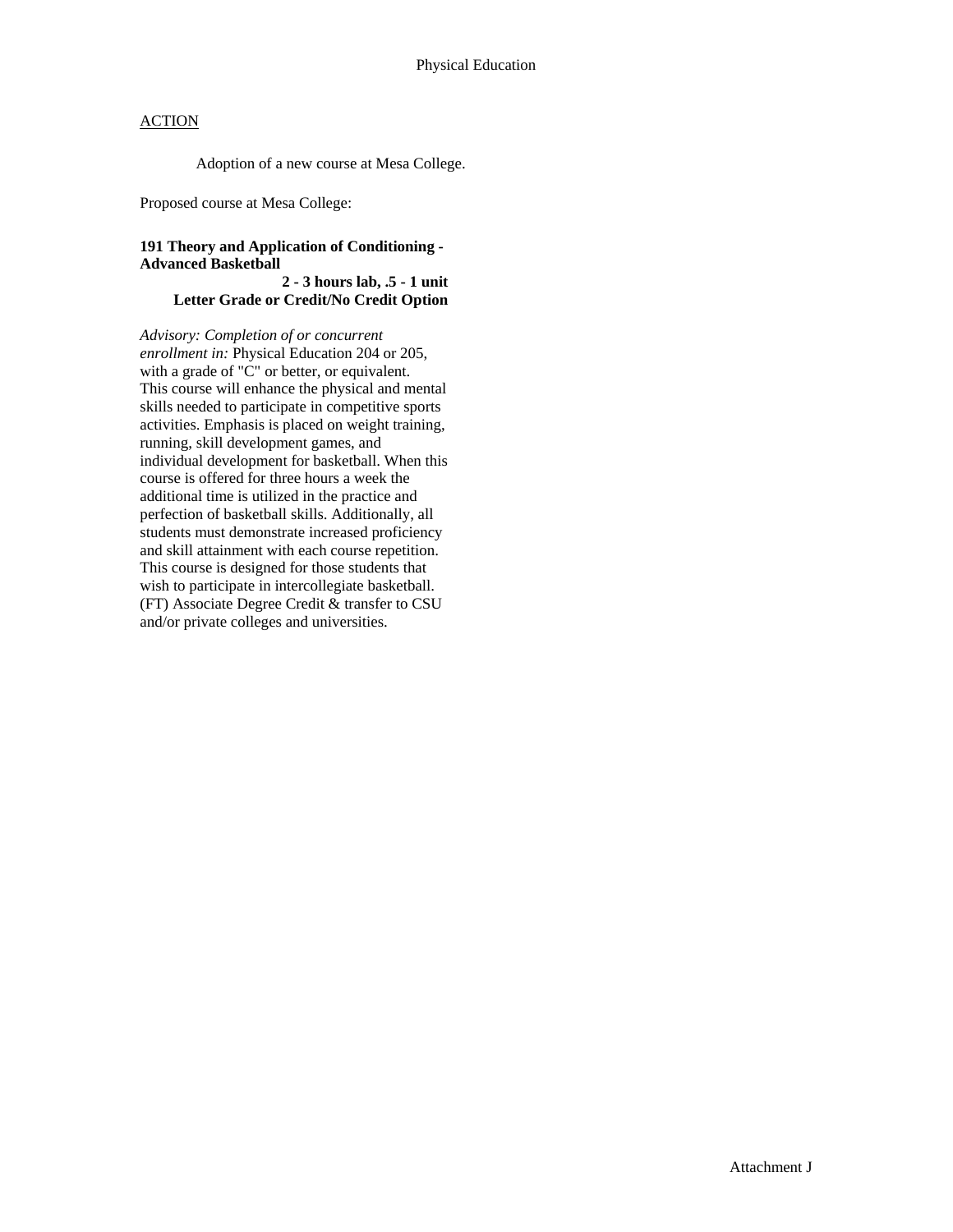Adoption of four new courses at Mesa College.

Proposed course at Mesa College:

### **137 Orthopedic Exercise and Rehabilitation 2 hours lecture, 2 units Grade Only**

*Prerequisite:* Physical Therapy Assistant 114 and 123 and 126 and 126L with a grade of "C" or better, or equivalent. *Corequisite: Completion of or concurrent enrollment in:* Physical Therapy Assistant142A

with a grade of "C" or better, or equivalent. *Limitation on Enrollment:* Special Admission must be admitted to program. This course is not open to students with previous credit for Physical Therapy Assistant 134. This course provides the student with kinesiologically based approach to the clinical applications used in the treatment and rehabilitation of the client with orthopedic and related diagnoses. The focus is on safe, legal, ethical and appropriate use of therapeutic exercise and screening assessment procedures, including physiological and therapeutic effects and indications and contraindications. This course is for students enrolled in the Physical Therapist Assistant Program. (FT) Associate Degree Credit & transfer to CSU and/or private colleges and universities.

#### **137L Orthopedic Rehabilitation and Exercise 6 hours lab, 2 units Grade Only**

### **REQUISITES:**

*Prerequisite:* Physical Therapy Assistant 114 and 1236 and 126 and 126L with a grade of "C" or better, or equivalent. *Corequisite:* Physical Therapy Assistant 142A with a grade of "C" or better, or equivalent. *Limitation on Enrollment:* Special Admission must be admitted to program. This course is not open to students with previous credit for students with previous credit for Physical Therapy Assistant 134.

This course provides the student with a kinesiological based approach to the clinical applications used in the treatment and rehabilitation of the client with orthopedic and related diagnoses. The focus is on safe, legal, ethical and appropriate use of therapeutic exercise and screening assessment procedures, including physiological and therapeutic effects and indications and contraindications. This course is for students enrolled in the Physical Therapist Assistant Program. This course fosters the development of communication skills, interpersonal relationships and professionalism required for the health care field. It also requires a high level of critical thinking skills related to implementing and modifying physical therapy interventions. (FT) Associate Degree Credit & transfer to CSU and/or private colleges and universities.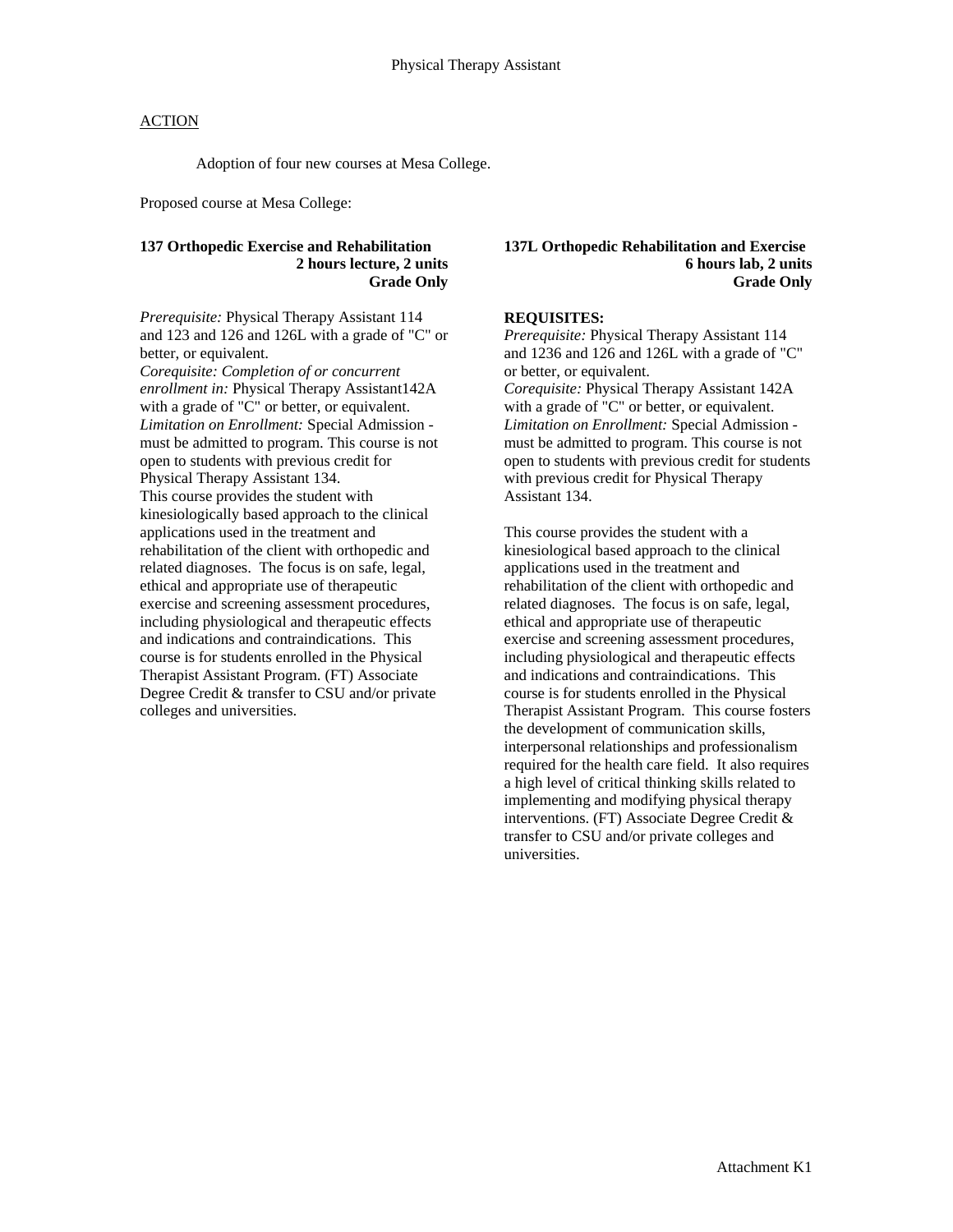#### **138 Topics in Neurology and Rehabilitation 1.5 hours lecture, 1.5 units Grade Only**

*Prerequisite:* Physical Therapist Assistant and 126L with a grade of "C" or better, or equivalent. *Corequisite:* Physical Therapist Assistant 138L and 142A.

*Limitation on Enrollment:* Special Admission must be admitted to program.

*Limitation on Enrollment:* This course is not open to students with previous credit for Physical Therapist Assistant 136. This course deals with the principles of the functional activities and rehabilitation procedures relating to the management of therapy clients with neurological diagnoses. Other topics include normal growth and development and the rehabilitation of cardiopulmonary conditions. The focus is on the safe, legal, ethical and appropriate use of rehabilitation procedures, including physiological and therapeutic effects. The course also focuses on the development of communication skills, interpersonal relationships and professionalism required for the health care field. It requires a high level of critical thinking related to implementing and modifying physical therapy interventions. This course is for students enrolled in the Physical Therapist Assistant (PTA) Program. (FT) Associate Degree Credit & transfer to CSU and/or private colleges and universities.

#### **138L Topics in Neurology and Rehabilitation 3 hours lab, 1 unit Grade Only**

*Prerequisite:* Physical Therapist Assistant 126 and 126L, each with a grade of "C" or better, or equivalent. *Corequisite:* Physical Therapist Assistant 138 and 142A, each with a grade of "C" or better, or equivalent. *Limitation on Enrollment:* Special Admission must be admitted to program. *Limitation on Enrollment:* This course is not open to students with previous credit for Physical Therapist Assistant 136. This course deals with the clinical application of the functional activities and rehabilitation procedures relating to the management of therapy clients with neurological diagnoses. Other topics include normal growth and development and the rehabilitation of cardiopulmonary conditions. The focus is on the safe, legal, ethical and appropriate use of rehabilitation procedures, including physiological and therapeutic effects. The course also focuses on the development of communication skills, interpersonal relationships and professionalism required for the health care field. It requires a high level of critical thinking related to implementing and modifying physical therapy interventions. This course is for students enrolled in the Physical Therapist Assistant (PTA) Program. (FT) Associate Degree Credit & transfer to CSU and/or private colleges and universities.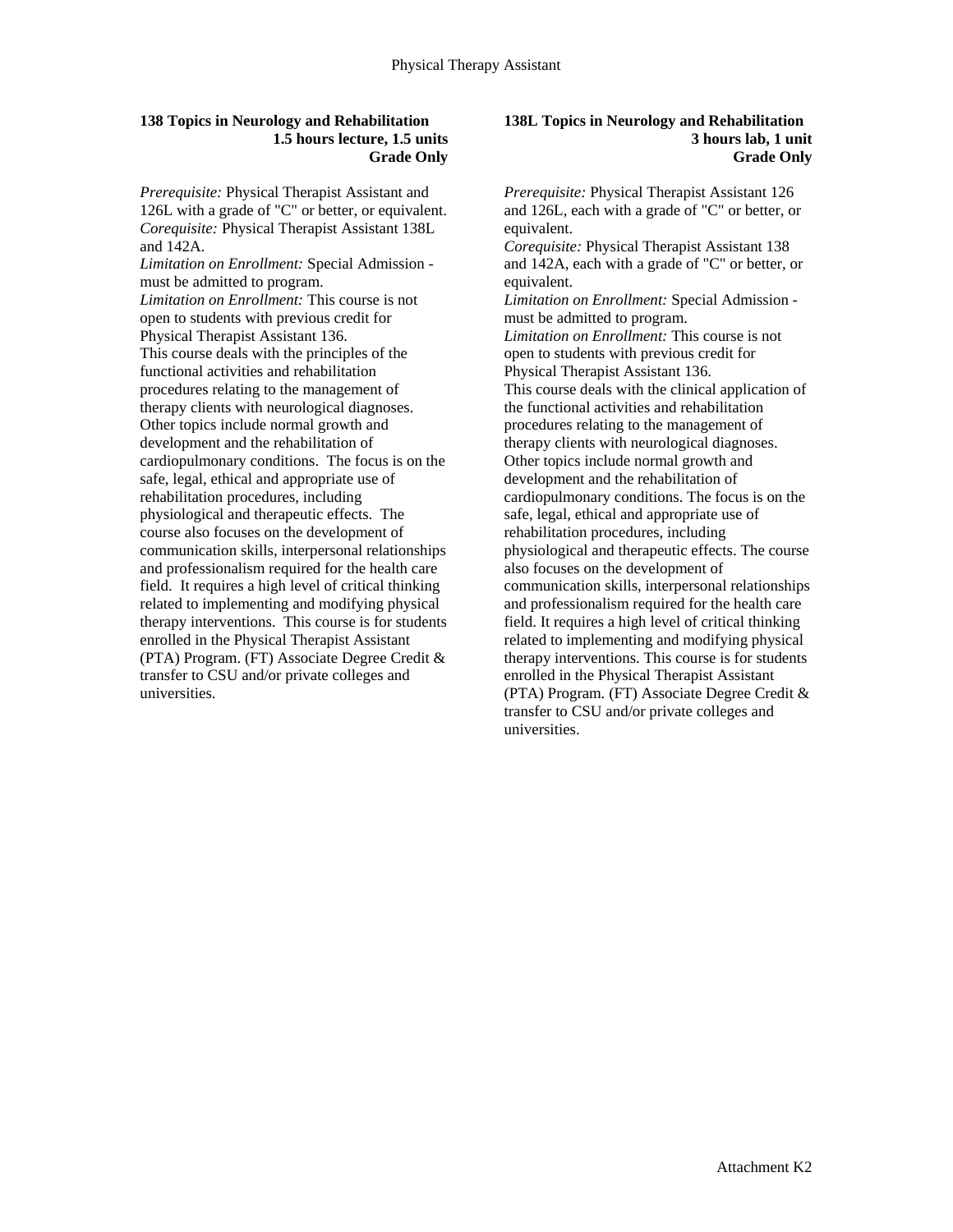Adoption of a new course at Mesa College.

Proposed course at Mesa College:

### **201 Introduction to the Psychology Major 1 hour lecture, 1 unit Credit/No Credit Only**

*Prerequisite:* Psychology 101 with a grade of "C" or better, or equivalent. *Advisory:* 30 units of college course work. This course is a study of career options in the field of Psychology. Emphasis is placed on the identification of career-related strengths and interests and information on post-baccalaureate options in psychology and related fields. This course is designed for students interested in majoring in psychology. (FT) Associate Degree Credit & transfer to CSU and/or private colleges and universities.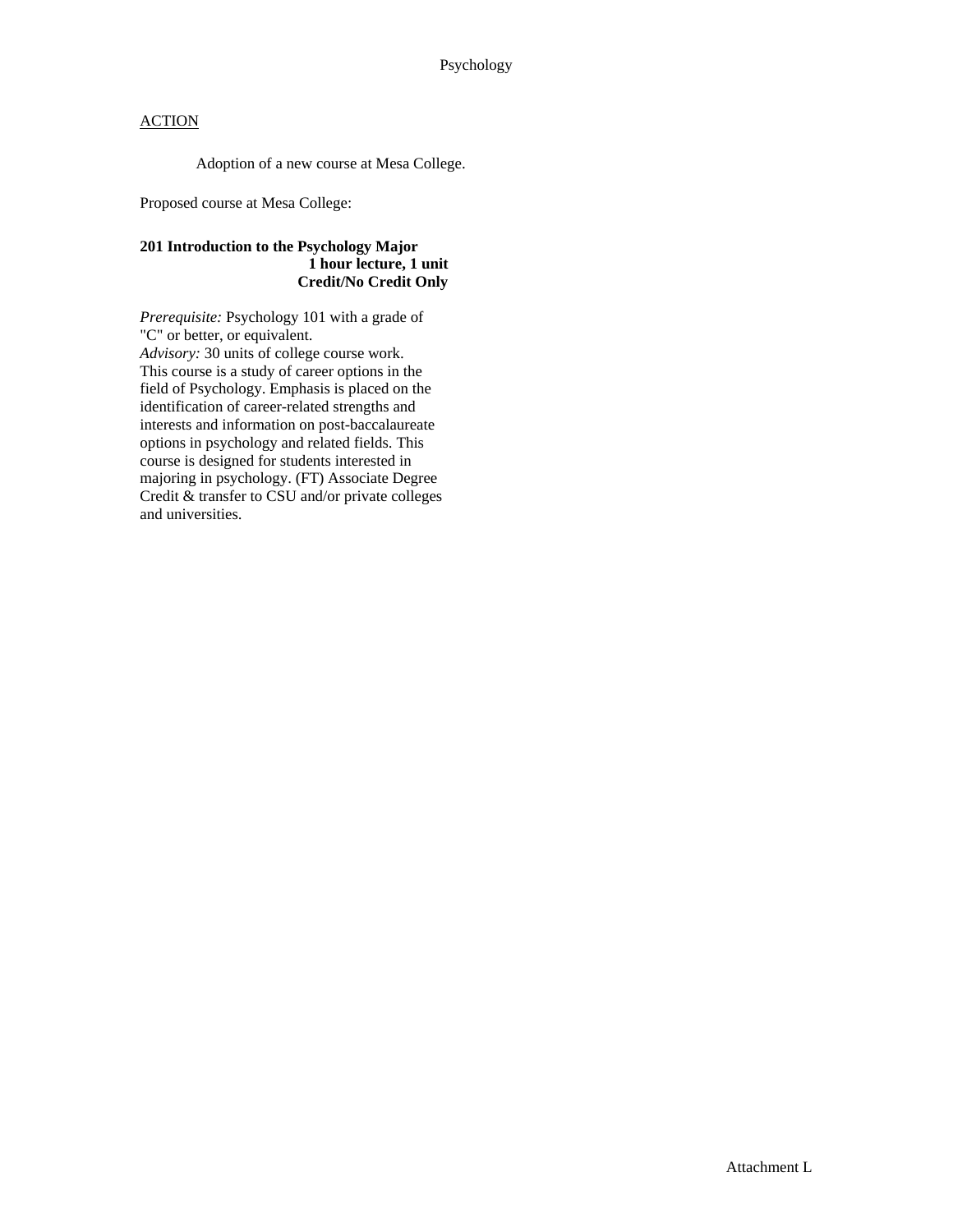Adoption of a Program Revision at Mesa College.

Proposed Program Revision at Mesa College:

New Associate in Arts Degree

## **Associate in Arts Degree: Digital Arts Emphasis**

| <b>Courses Required for the Major:</b><br><b>Units</b> |  |
|--------------------------------------------------------|--|
| ARTF 110, Art History: Prehistoric to Gothic  3        |  |
| ARTF 111, Art History: Renaissance to Modern  3        |  |
|                                                        |  |
|                                                        |  |
|                                                        |  |
|                                                        |  |
| <b>Complete Course Requirements for Emphasis in</b>    |  |
| <b>Digital Art</b>                                     |  |
| MULT 101, Introduction to Multimedia  4                |  |
|                                                        |  |
| ARTF 232, Introduction to Digital Drawing              |  |
|                                                        |  |
| ARTF 233, Introduction to Digital Photographic         |  |
|                                                        |  |
| <b>Select one course from:</b>                         |  |
| ARTF 165A, Composition in Painting I OR                |  |
| ARTF 210A, Life Drawing I OR                           |  |
| ARTF 190A, Black and White Art Photography OR          |  |
| ARTF 174A, Book Arts I OR                              |  |
| ARTF 198A, Introduction to Printmaking I OR            |  |
| MULT 112, Multimedia Authoring OR                      |  |
|                                                        |  |
| Total Units $=$ 34-35                                  |  |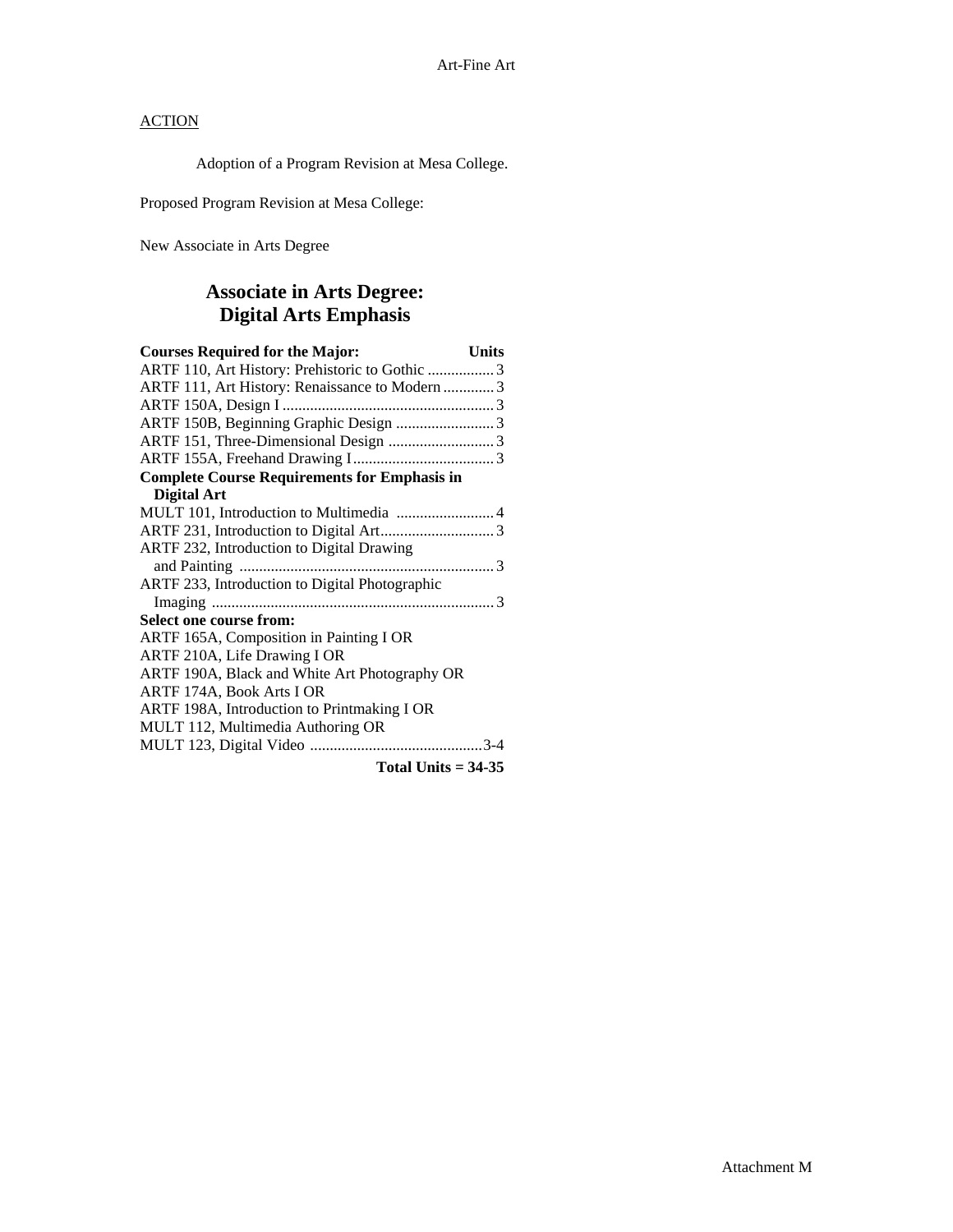Adoption of a Program Revision at Mesa College.

Proposed Program Revision at Mesa College:

## **Certificate of Completion: Residential Care Workers**

| <b>Courses Required for the Major:</b><br><u>Units</u> |  |
|--------------------------------------------------------|--|
|                                                        |  |
|                                                        |  |
| CHIL 175, Infant Toddler Growth and Development3       |  |
|                                                        |  |
| <b>Recommended Electives:</b>                          |  |
|                                                        |  |
| CHIL 161, Observations and Issues in Child             |  |
|                                                        |  |
|                                                        |  |
| CHIL 291, Child Development Lab Practicum 1 4          |  |
| CHIL 291A, Child Development Center Practicum  1       |  |
| CHIL 291B, Child Development Center Practicum  1       |  |
| CHIL 291C, Child Development Center Practicum  1       |  |
| <del>Total Units = 12</del>                            |  |

# **Certificate of Completion: Infant/Toddler Care**

| <b>Courses Required for the Major:</b>               |
|------------------------------------------------------|
| CHIL 100, Introduction to Child Development OR       |
| CHIL 101, Human Growth and Development3              |
| CHIL 175, Infant Toddler Growth and Development 3    |
| CHIL 176, Principles of Infant/Toddler Caregiving  3 |
| <b>Recommended Electives:</b>                        |
| CHIL 160, Observing and Understanding Children  2    |
| CHIL 161, Observations and Issues in Child           |
|                                                      |
|                                                      |
| CHIL 291, Child Development Lab Practicum 1 4        |
| CHIL 291A, Child Development Center Practicum  1     |
| CHIL 291B, Child Development Center Practicum  1     |
| CHIL 291C, Child Development Center Practicum  1     |
| CHIL 291D, Child Development Center Practicum  1     |
| <del>Total Units = 9</del>                           |

## **Certificate of Completion: Family Child Care**

| <b>Courses Required for the Major:</b>      | <b>Units</b> |
|---------------------------------------------|--------------|
| CHIL 100, Introduction to Child Development |              |
| $\overline{AR}$                             |              |
| CHIL 101, Human Growth and Development      | 3            |
| CHIL 180, Nutrition, Health and Safety for  |              |
|                                             |              |
| <b>Select One Course From:</b>              |              |
| CHIL 111, Curriculum: Music/Motor Skills OR |              |
| CHIL 121, Curriculum: Art OR                |              |
| CHIL 131, Curriculum: Language/Science OR   |              |
| CHIL 175, Infant Toddler Growth and         |              |
|                                             |              |
| <b>Recommended Electives:</b>               |              |
| CHIL 160, Observing and Understanding       |              |
|                                             |              |
| CHIL 161, Observations and Issues in Child  |              |
|                                             |              |
|                                             |              |
| CHIL 291, Child Development Lab Practicum 1 |              |
| CHIL 291A, Child Development Center         |              |
|                                             |              |
| CHIL 291B, Child Development Center         |              |
|                                             |              |
| CHIL 291C, Child Development Center         |              |
|                                             |              |
| CHIL 291D, Child Development Center         |              |
|                                             |              |

**Total Units = 9**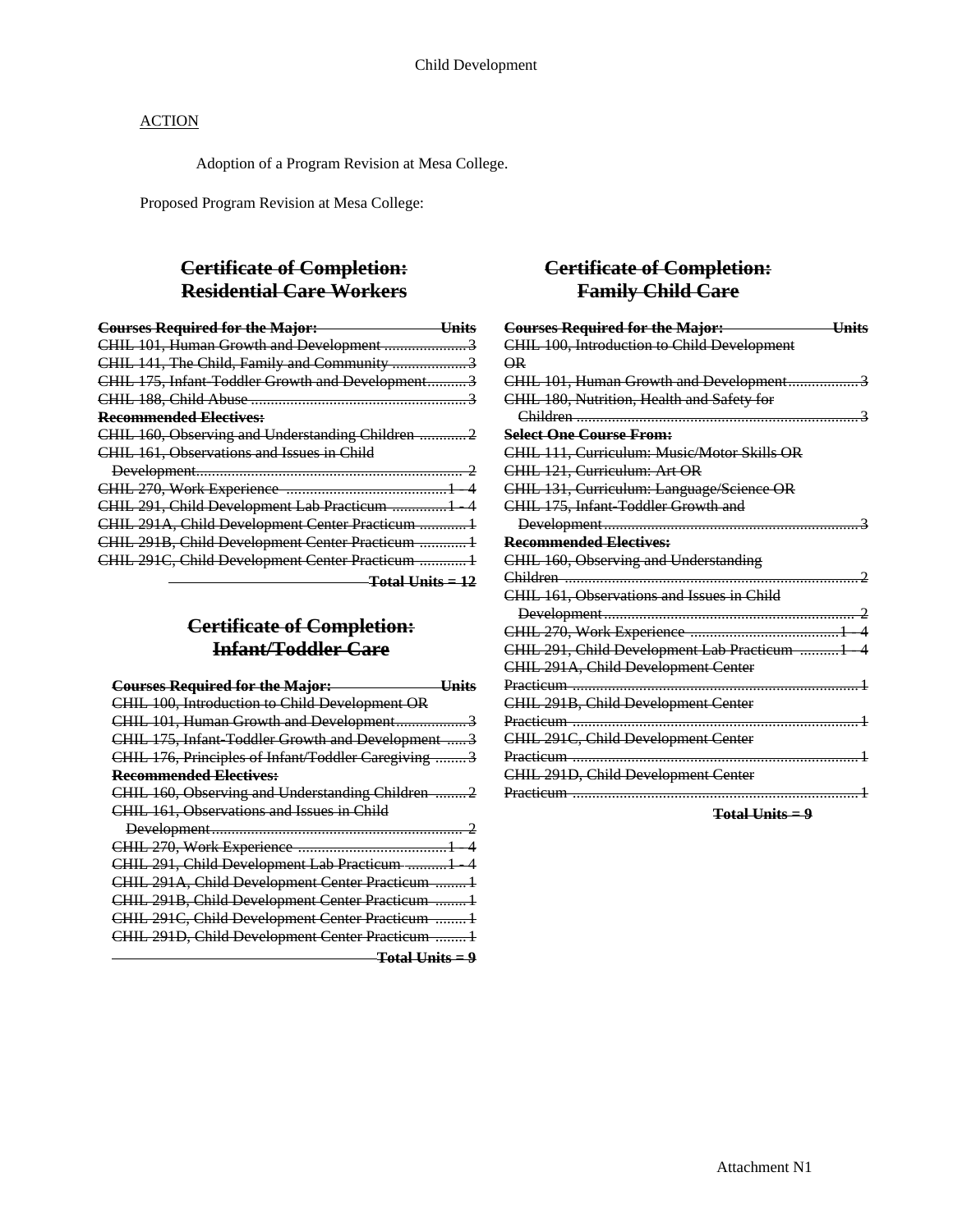# **Certificate of Completion: School Age Child Care**

| <b>Courses Required for the Major:</b><br><b>Units</b> |
|--------------------------------------------------------|
| CHIL 100, Introduction to Child Development OR         |
| CHIL 101, Human Growth and Development3                |
| CHIL 152, School Age Program Planning 3                |
| <b>Select Two Courses From:</b>                        |
| CHIL 185, Computer Usage with Young Children OR        |
| <b>MATH 210A, Concepts of Elementary School</b>        |
| Mathematics <b>I OR</b>                                |
| MUSI 110, Music for Elementary School Teachers OR      |
| PHYE 240, Physical Education in the Elementary Schools |
|                                                        |
| Recommended Electives:                                 |
| CHIL 160, Observing and Understanding Children  2      |
| CHIL 161, Observations and Issues in Child             |
|                                                        |
|                                                        |
| CHIL 291, Child Development Lab Practicum 1 4          |
| CHIL 291A, Child Development Center Practicum  1       |
| CHIL 291B, Child Development Center Practicum  1       |
| CHIL 291C, Child Development Center Practicum  1       |
| CHIL 291D, Child Development Center Practicum 1        |
|                                                        |

**Total Units = 12**

# **Certificate of Completion: Home Day Care**

| <b>Courses Required for the Major:</b>                 | Units |
|--------------------------------------------------------|-------|
| CHIL 100, Introduction to Child Development OR         |       |
| CHIL 101, Human Growth and Development3                |       |
| CHIL 175, Infant-Toddler Growth and Development  3     |       |
| CHIL 180, Nutrition, Health and Safety for Children  3 |       |
| <b>Select One Course From:</b>                         |       |
|                                                        |       |
| CONF 110, Personal Financial Management 3              |       |
| <b>Recommended Electives:</b>                          |       |
| CHIL 160, Observing and Understanding Children 2       |       |
| CHIL 161, Observations and Issues in Child             |       |
|                                                        |       |
|                                                        |       |
| CHIL 291, Child Development Lab Practicum  1 - 4       |       |
| CHIL 291A, Child Development Center Practicum  1       |       |
| CHIL 291B, Child Development Center Practicum  1       |       |
| CHIL 291C, Child Development Center Practicum  1       |       |
| CHIL 291D, Child Development Center Practicum  1       |       |
| Total Units $= 12$                                     |       |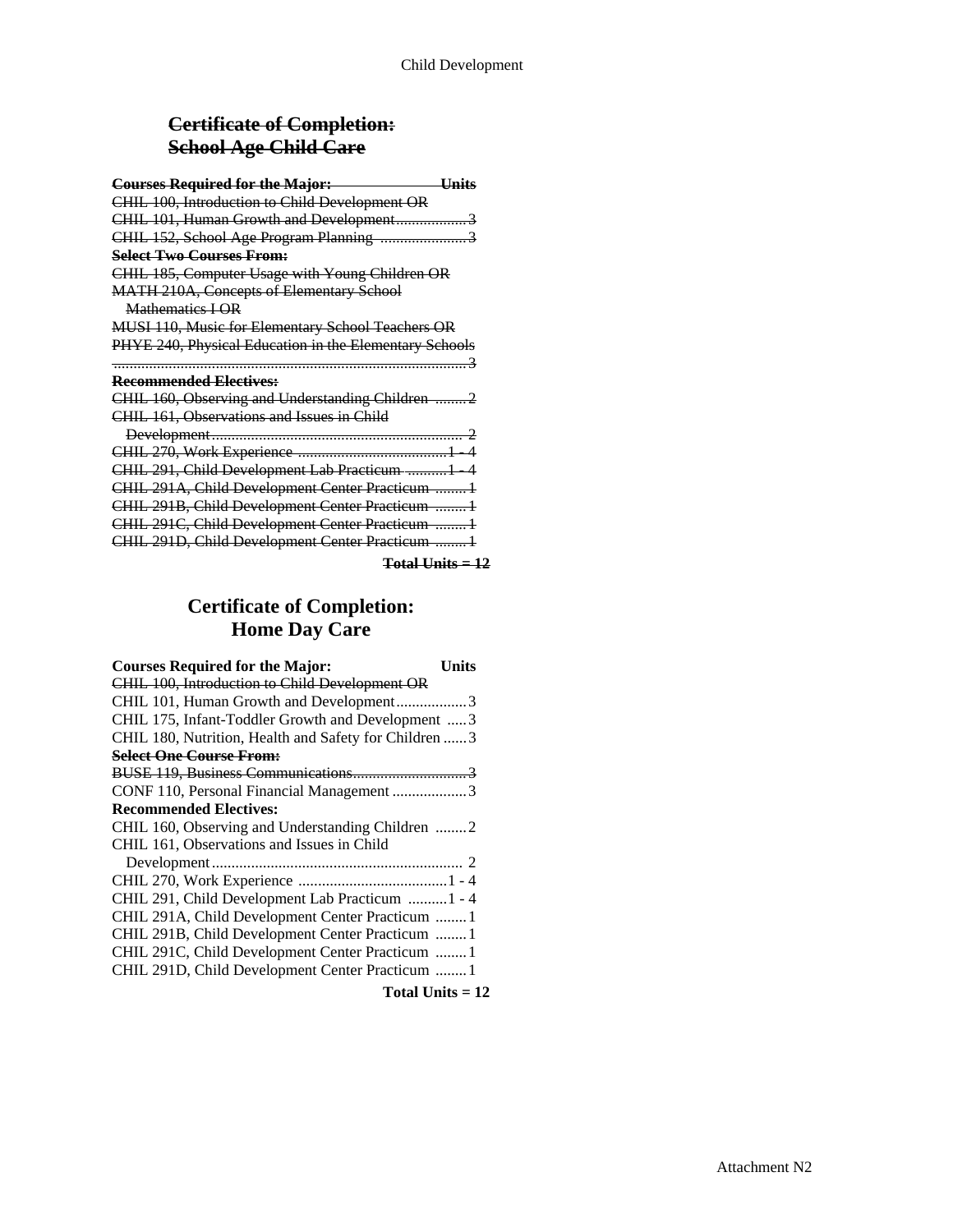Adoption of a Program Revision at Mesa College.

Proposed Program Revision at Mesa College:

# **Associate in Science Degree: Dental Assisting (RDA, CDA)**

### **Courses Required for the Major:Units**

| DENA 103, Preventive Dental Care  1.5           |
|-------------------------------------------------|
| DENA 103L, Preventive Dental Care Lab  0.5      |
| DENA 106, Basic Dental Science  3.5             |
|                                                 |
| DENA 116L, Dental Materials - Lab  1            |
| DENA 122, Basic Dental Assisting  1             |
| DENA 122L, Basic Dental Assisting Lab  1        |
|                                                 |
| DENA 124L, Basic Dental Assisting Lab  2        |
|                                                 |
| DENA 127L, Dental Radiography Lab  1            |
|                                                 |
| DENA 128L, Dental Radiography Lab  1            |
| DENA 132, Clinical Business Management  1.5     |
| DENA 132L, Clinical Business Management Lab  1  |
|                                                 |
| DENA 161, Intermediate Dental Assisting  2      |
| DENA 161L, Intermediate Dental Assisting Lab  1 |
|                                                 |
| DENA 181L, Advanced Dental Assisting Lab  2     |
| DENA 185A, Directed Clinical Practice  1        |
| DENA 185B, Directed Clinical Practice  1        |
| DENA 185C, Directed Clinical Practice  1        |
| DENA 185D, Directed Clinical Practice  1        |
| DENA 186A, Directed Clinical Practice  1        |
| DENA 186B, Directed Clinical Practice  3        |
|                                                 |

**Total Units = 33.5** 

## **Certificate of Achievement: Dental Assisting (RDA, CDA)**

| <b>Courses Required for the Major:</b>          | Units |
|-------------------------------------------------|-------|
| DENA 102, Dental Communications  3              |       |
| DENA 103, Preventive Dental Care  1.5           |       |
| DENA 103L, Preventive Dental Care Lab  0.5      |       |
| DENA 106, Basic Dental Science  3.5             |       |
|                                                 |       |
| DENA 116L, Dental Materials - Lab  1            |       |
| DENA 122, Basic Dental Assisting  1             |       |
| DENA 122L, Basic Dental Assisting Lab  1        |       |
|                                                 |       |
| DENA 124L, Basic Dental Assisting Lab  2        |       |
|                                                 |       |
| DENA 127L, Dental Radiography Lab  1            |       |
| DENA 128, Dental Radiology I  2.5               |       |
| DENA 128L, Dental Radiography Lab  1            |       |
| DENA 132, Clinical Business Management  1.5     |       |
| DENA 132L, Clinical Business Management Lab 1   |       |
|                                                 |       |
| DENA 161, Intermediate Dental Assisting  2      |       |
| DENA 161L, Intermediate Dental Assisting Lab. 1 |       |
| DENA 181, Advanced Dental Assisting  2          |       |
| DENA 181L, Advanced Dental Assisting Lab  2     |       |
| DENA 185A, Directed Clinical Practice  1        |       |
| DENA 185B, Directed Clinical Practice  1        |       |
| DENA 185C, Directed Clinical Practice  1        |       |
| DENA 185D, Directed Clinical Practice  1        |       |
| DENA 186A, Directed Clinical Practice  1        |       |
| DENA 186B, Directed Clinical Practice  3        |       |
|                                                 |       |

**Total Units = 33.5**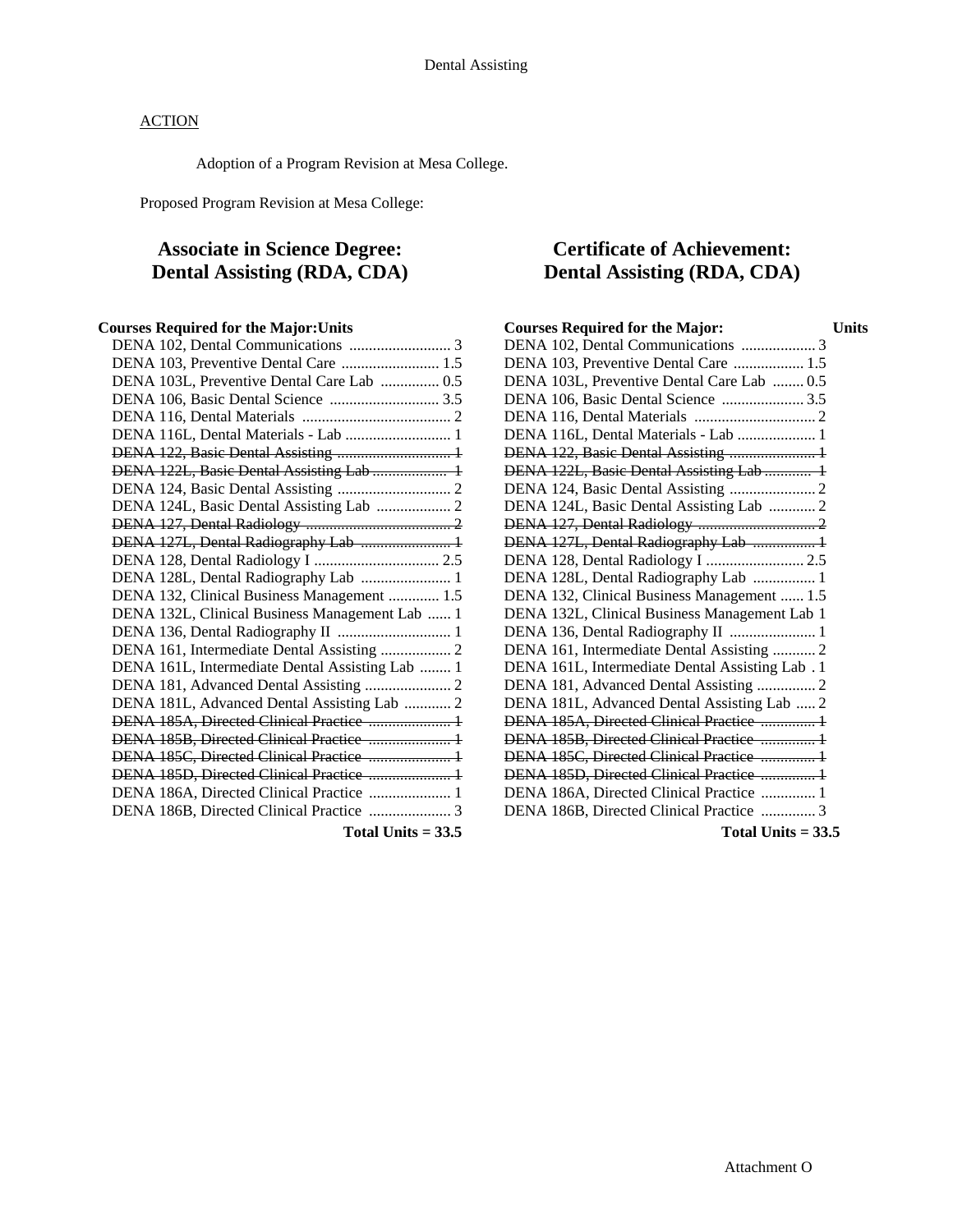Adoption of a new program at City College.

Proposed program at City College:

# **Certificate of Completion: Advanced Electromechanical Technology**

### **Courses Required for the Major:Units**

| Total Units $= 12$                              |  |
|-------------------------------------------------|--|
|                                                 |  |
| ELDT 225L, Microcontrollers Laboratory 1.5      |  |
|                                                 |  |
| ELDT 143L, Semiconductor Devices Laboratory 1.5 |  |
|                                                 |  |

## **Certificate of Completion: Electromechanical Technology**

### **Courses Required for the Major:Units**

| ENGN 110, Science for Technical Applications 4 |                    |
|------------------------------------------------|--------------------|
|                                                |                    |
| ELDT 123L, Digital Circuits Laboratory 1       |                    |
|                                                |                    |
|                                                |                    |
|                                                |                    |
|                                                | Total Units $= 15$ |

## **Associate in Science Degree: Electromechanical Engineering Technology**

| <b>Courses Required for the Major:</b><br><b>Units</b> |
|--------------------------------------------------------|
| MATH 098, Technical Intermediate Algebra and           |
| Geometry OR                                            |
| MATH 096 Intermediate Algebra and Geometry 4-5         |
|                                                        |
| ENGN 110, Science for Technical Applications 4         |
|                                                        |
| ELDT 123L, Digital Circuits Laboratory  1              |
|                                                        |
| ELDT 124L, Basic DC/AC Laboratory 1                    |
| ELDT 125, DC/AC Circuit Analysis with Pspice 4         |
| ELDT 125L, DC/AC Circuit Analysis Laboratory  1        |
|                                                        |
| ELDT 143L, Semiconductor Devices Laboratory  1.5       |
|                                                        |
|                                                        |
|                                                        |
| ELDT 225L, Microcontrollers Laboratory  1.5            |
|                                                        |
|                                                        |
| TEHW 101, Introduction to Technical Writing 3          |
| Total Units $=$ 48-49                                  |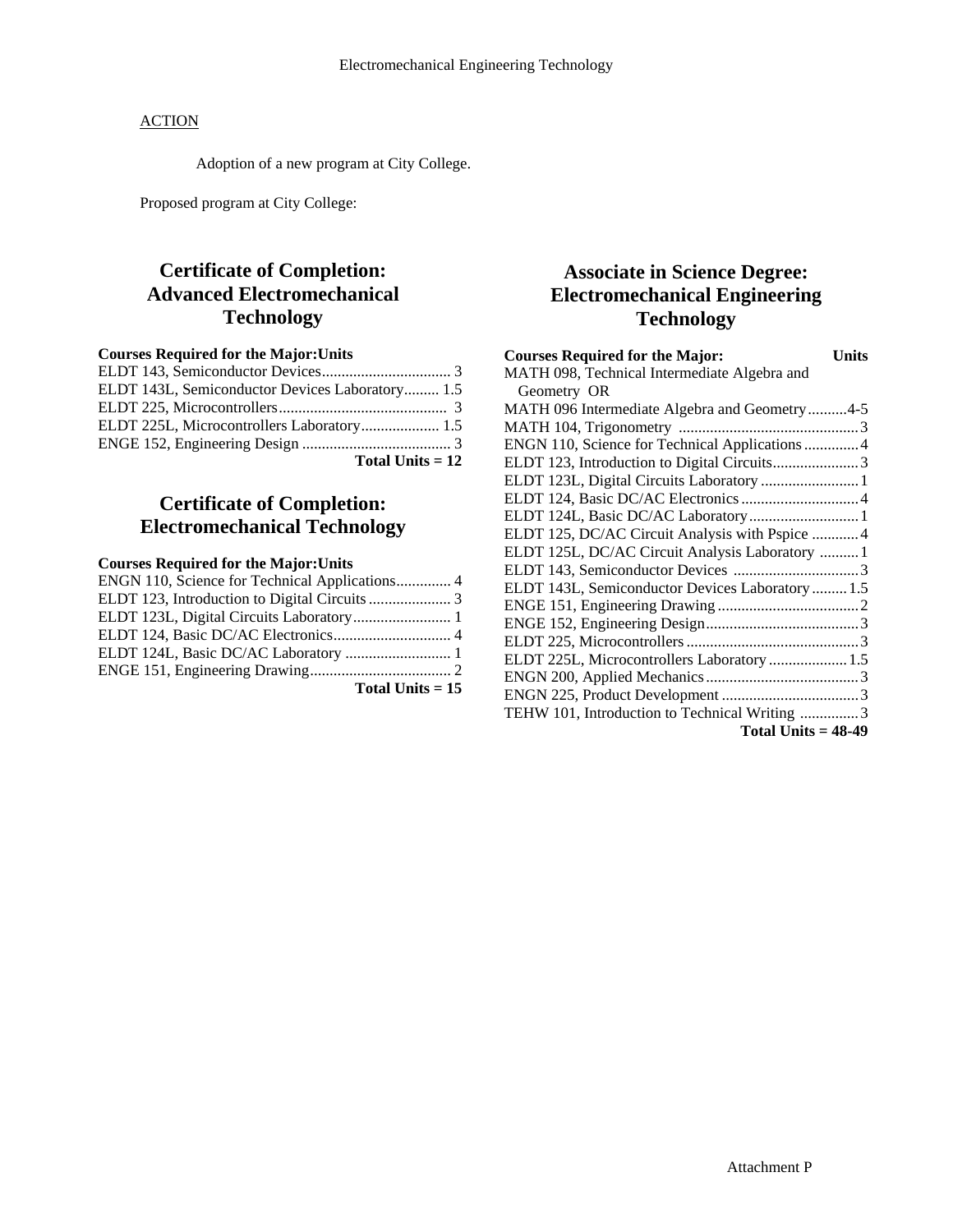Adoption of a Program Revision at Mesa College.

Proposed Program Revisions at Mesa College:

## **Certificate of Completion: Fashion Design/Production**

| <b>Courses Required for the Major: Units</b>   |  |
|------------------------------------------------|--|
|                                                |  |
| FASH 140, Clothing Design and Flat Pattern I 3 |  |
| FASH 171, Computer Flat Pattern Design 3       |  |
| <b>Select One Course From:</b>                 |  |
| FASH 172, Computer Flat Pattern Design II OR   |  |
| <b>BUSE 101, Business Mathematics.</b><br>     |  |
| $Total$ Units $=12$                            |  |

## **Certificate of Achievement: Fashion Design**

#### **Courses Required for the Major: Units**

| FASH 120, Fashion History and Trends3          |
|------------------------------------------------|
|                                                |
|                                                |
| FASH 140, Clothing Design and Flat Pattern I 3 |
|                                                |
| FASH 145, Clothing Design Through Draping 3    |
|                                                |
| FASH 175, Computer Fashion Design I: Adobe     |
| PhotoShop OR                                   |
| FASH 176, Computer Fashion Design II: Adobe    |
|                                                |
|                                                |
|                                                |
|                                                |
|                                                |
| Total Units $= 32 - 37$                        |

## **Associate in Arts Degree: Fashion Design**

| <b>Courses Required for the Major:</b><br><b>Units</b> |
|--------------------------------------------------------|
|                                                        |
| FASH 120, Fashion History and Trends3                  |
|                                                        |
|                                                        |
| FASH 140, Clothing Design and Flat Pattern I 3         |
|                                                        |
| FASH 145, Clothing Design Through Draping 3            |
| FASH 150 Clothing Design - Advanced 3                  |
| FASH 155, Fashion Field Studies  1 - 4                 |
| FASH 175, Computer Fashion Design I: Adobe             |
| <b>OR</b><br>PhotoShop                                 |
| FASH 176, Computer Fashion Design II: Adobe            |
|                                                        |
|                                                        |
|                                                        |
|                                                        |
|                                                        |
|                                                        |
| <b>ENGL 101, Reading and Composition OR</b>            |
|                                                        |
|                                                        |
|                                                        |
|                                                        |
| <b>Select One Course From:</b>                         |
| SPEE 103, Oral Communication OR                        |
|                                                        |
| <b>Recommended Electives:</b>                          |
| FASH 110, Fashion Buying/Management 3                  |
| FASH 141, Clothing Design and Flat Pattern II 3        |
|                                                        |
|                                                        |
|                                                        |
| FASH 171, Computer Flat Pattern Design 3               |
| FASH 172, Computer Flat Pattern Design II 3            |
| FASH 173, Fashion Marketing on the Internet  1         |
| FASH 175, Computer Fashion Design I: Adobe             |
|                                                        |
| FASH 176, Computer Fashion Design II: Adobe            |
|                                                        |
| FASH 178, Computer Publishing and Portfolio 3          |
| FASH 190, Fashion Entrepreneurship 3                   |
|                                                        |
| Total Units = $40-45$                                  |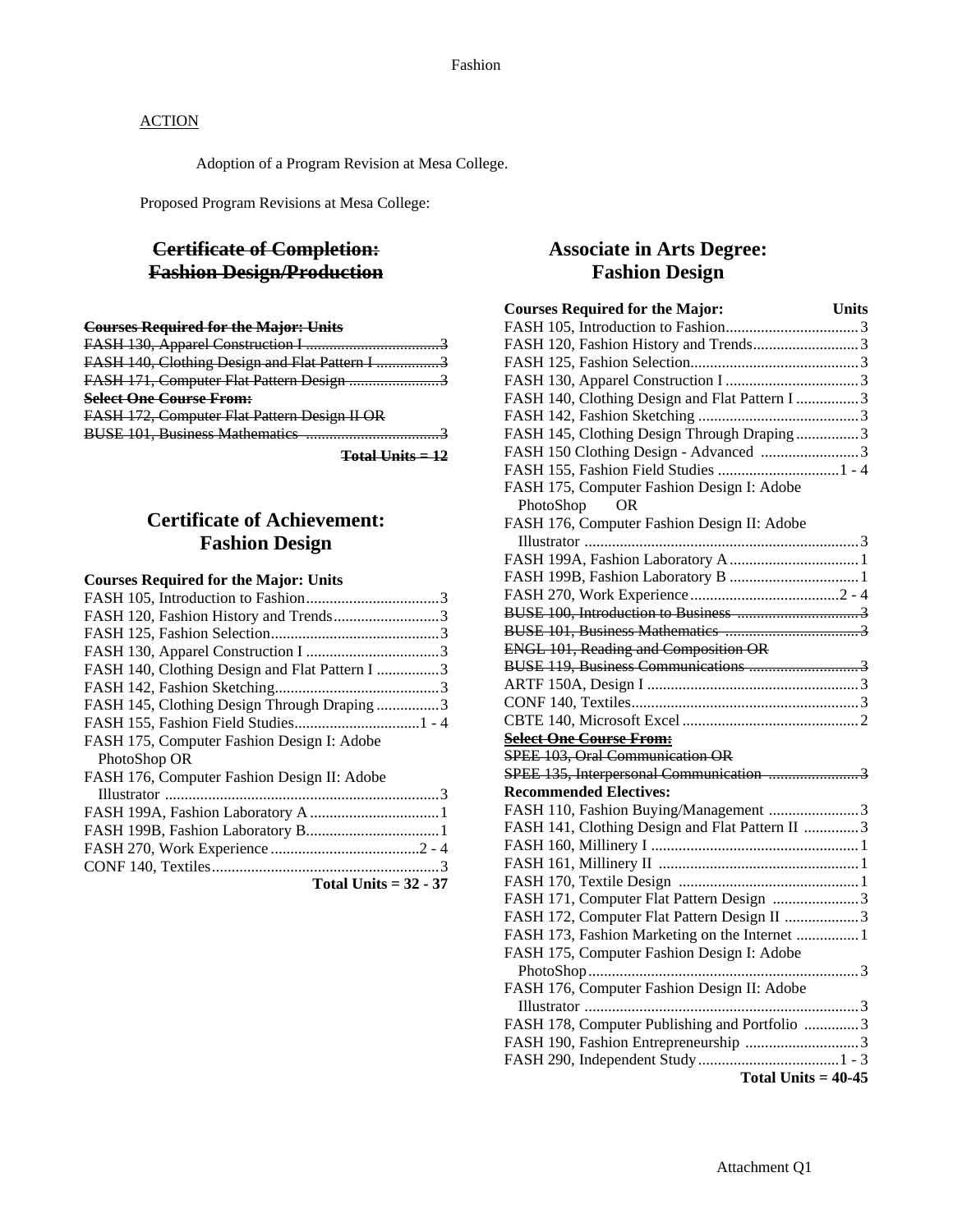# **Certificate of Achievement: Fashion Merchandising**

| <b>Courses Required for the Major:</b><br>Units   |  |
|---------------------------------------------------|--|
|                                                   |  |
| FASH 108, Analysis, Evaluation, and Comparison of |  |
|                                                   |  |
| FASH 110, Fashion Buying/Management 3             |  |
|                                                   |  |
|                                                   |  |
|                                                   |  |
|                                                   |  |
| FASH 175, Computer Fashion Design I: Adobe        |  |
|                                                   |  |
| FASH 178, Computer Publishing and Portfolio 3     |  |
|                                                   |  |
|                                                   |  |
|                                                   |  |
| <b>Select One Course From:</b>                    |  |
| MARK 105, Professional Selling OR                 |  |
| MARK 110, Principles of Retailing OR              |  |
| MARK 130, Advertising Principles OR               |  |
|                                                   |  |
| Total Units $= 32 - 37$                           |  |

# **Associate in Arts Degree: Fashion Merchandising**

| <b>Courses Required for the Major:</b><br><b>Units</b>                      |
|-----------------------------------------------------------------------------|
|                                                                             |
| FASH 108, Analysis, Evaluation, and                                         |
|                                                                             |
| FASH 110, Fashion Buying/Management 3                                       |
|                                                                             |
|                                                                             |
|                                                                             |
| FASH 155, Fashion Field Studies  1 - 4                                      |
| FASH 175, Computer Fashion Design I: Adobe                                  |
|                                                                             |
| FASH 178, Computer Publishing and Portfolio 3                               |
|                                                                             |
|                                                                             |
|                                                                             |
|                                                                             |
| <b>ENGL 101, Reading and Composition OR</b>                                 |
| ENGL 101, Reading and Composition OR<br>BUSE 119, Business Communications 3 |
| ARTF 150A, Design I 3                                                       |
|                                                                             |
|                                                                             |
| <b>Select One Course From:</b>                                              |
| MARK 105, Professional Selling OR                                           |
| MARK 110, Principles of Retailing OR                                        |
|                                                                             |
| <b>Select One Course From:</b>                                              |
| SPEE 103, Oral Communication OR                                             |
| SPEE 135, Interpersonal Communication 3                                     |
| <b>Recommended Electives:</b>                                               |
|                                                                             |
|                                                                             |
| FASH 120, Fashion History and Trends 3                                      |
|                                                                             |
| FASH 173, Fashion Marketing on the Internet  1                              |
| FASH 175, Computer Fashion Design I: Adobe                                  |
|                                                                             |
| FASH 176, Computer Fashion Design II: Adobe                                 |
|                                                                             |
|                                                                             |
| Total Units = $38 - 43$                                                     |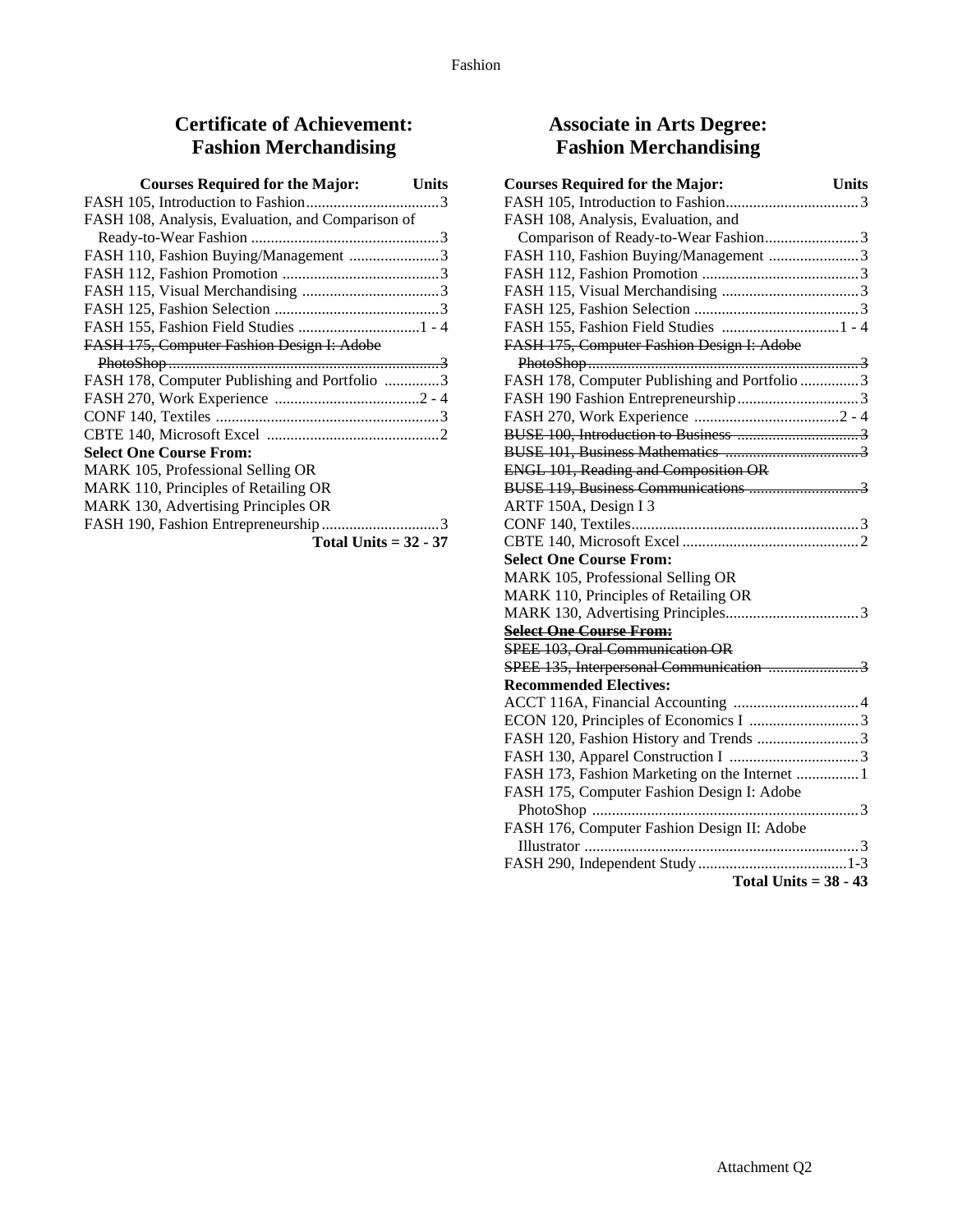Adoption of a Program Revision at Miramar College.

Proposed Program Revision at Miramar College:

# **Certificate of Achievement: Fire Prevention**

| <b>Courses Required for the Major:</b>                 | Units |
|--------------------------------------------------------|-------|
|                                                        |       |
| FIPT 100A, Introduction to Fire Suppression and        |       |
| Maintenance Manipulative Tasks (Beginning) 3.5         |       |
| FIPT 100B, Introduction to Fire Suppression and        |       |
| Maintenance Manipulative Tasks (Intermediate)  3.5     |       |
|                                                        |       |
|                                                        |       |
| FIPT 103, Fire Protection Equipment and Systems  3     |       |
| FIPT 104, Building Construction for Fire Protection  3 |       |
|                                                        |       |
|                                                        |       |
|                                                        |       |
|                                                        |       |
|                                                        |       |
|                                                        |       |
|                                                        |       |
| ADJU 356A, 832 PC Laws of Arrest  2.5                  |       |
| Total Units $= 30.5$                                   |       |

# **Certificate of Achievement: Fire Protection**

| <b>Courses Required for the Major:</b>            | Units |
|---------------------------------------------------|-------|
|                                                   |       |
|                                                   |       |
|                                                   |       |
|                                                   |       |
|                                                   |       |
|                                                   |       |
|                                                   |       |
|                                                   |       |
|                                                   |       |
|                                                   |       |
| EMGM 105, Emergency Medical Technician - National |       |
| <b>Registry OR</b>                                |       |
| FIPT 130, Emergency Medical Technician-State Fire |       |
|                                                   |       |
| Total Units $= 32.5$                              |       |

## **Certificate of Achievement: Fire Technology**

| <b>Courses Required for the Major:</b>          | Units |
|-------------------------------------------------|-------|
| FIPT 100A, Introduction to Fire Suppression and |       |
| Maintenance Manipulative Tasks (Beginning) 3.5  |       |
|                                                 |       |
|                                                 |       |
| FIPT 103, Fire Protection Equipment and         |       |
|                                                 |       |
| FIPT 104, Building Construction for Fire        |       |
|                                                 |       |
|                                                 |       |
| FIPT 107, Fire Fighting Tactics and Strategy 3  |       |
|                                                 |       |
|                                                 |       |
| EMGM 105, Emergency Medical Technician -        |       |
| <b>National Registry OR</b>                     |       |
| FIPT 130, Emergency Medical Technician-State    |       |
|                                                 |       |
| Total Units $= 33.5$                            |       |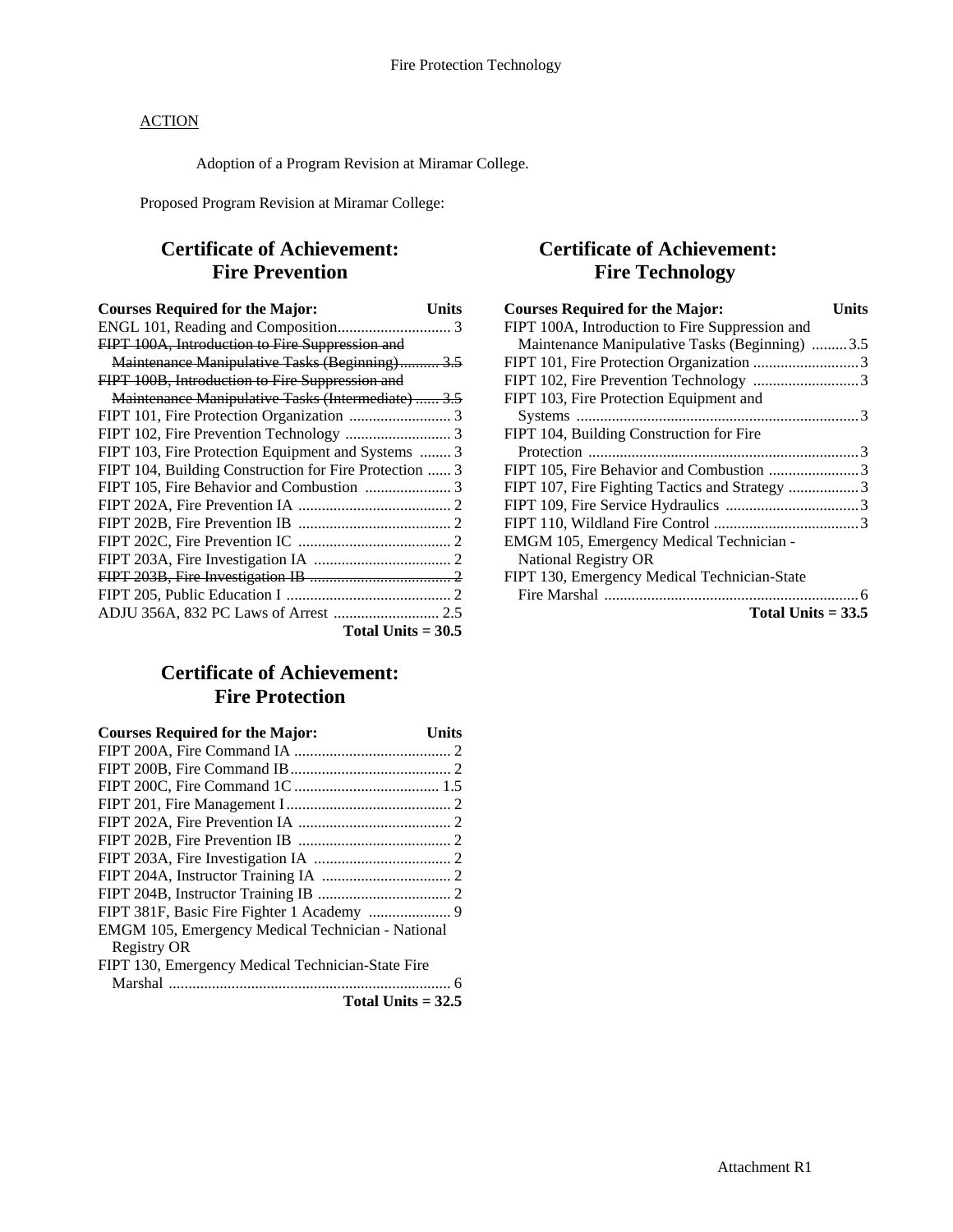## **Associate in Science Degree: Fire Prevention**

| <b>Courses Required for the Major:</b>                 | Units |
|--------------------------------------------------------|-------|
|                                                        |       |
|                                                        |       |
|                                                        |       |
| FIPT 103, Fire Protection Equipment and Systems  3     |       |
| FIPT 104, Building Construction for Fire Protection  3 |       |
|                                                        |       |
|                                                        |       |
|                                                        |       |
|                                                        |       |
|                                                        |       |
|                                                        |       |
|                                                        |       |
| Total Units $=$ 30.5                                   |       |

## **Associate in Science Degree: Fire Protection**

| <b>Courses Required for the Major:</b><br>Units   |  |
|---------------------------------------------------|--|
|                                                   |  |
|                                                   |  |
|                                                   |  |
|                                                   |  |
|                                                   |  |
|                                                   |  |
|                                                   |  |
|                                                   |  |
|                                                   |  |
|                                                   |  |
| EMGM 105, Emergency Medical Technician - National |  |
| <b>Registry OR</b>                                |  |
| FIPT 130, Emergency Medical Technician-State Fire |  |
|                                                   |  |
| Total Units $= 32.5$                              |  |

# **Associate in Science Degree: Fire Technology**

| <b>Courses Required for the Major:</b>          | Units |
|-------------------------------------------------|-------|
| FIPT 100A, Introduction to Fire Suppression and |       |
| Maintenance Manipulative Tasks (Beginning) 3.5  |       |
|                                                 |       |
|                                                 |       |
| FIPT 103, Fire Protection Equipment and         |       |
|                                                 |       |
| FIPT 104, Building Construction for Fire        |       |
|                                                 |       |
|                                                 |       |
| FIPT 107, Fire Fighting Tactics and Strategy 3  |       |
|                                                 |       |
|                                                 |       |
| EMGM 105, Emergency Medical Technician -        |       |
| <b>National Registry OR</b>                     |       |
| FIPT 130, Emergency Medical Technician-State    |       |
|                                                 |       |

```
Total Units = 33.5
```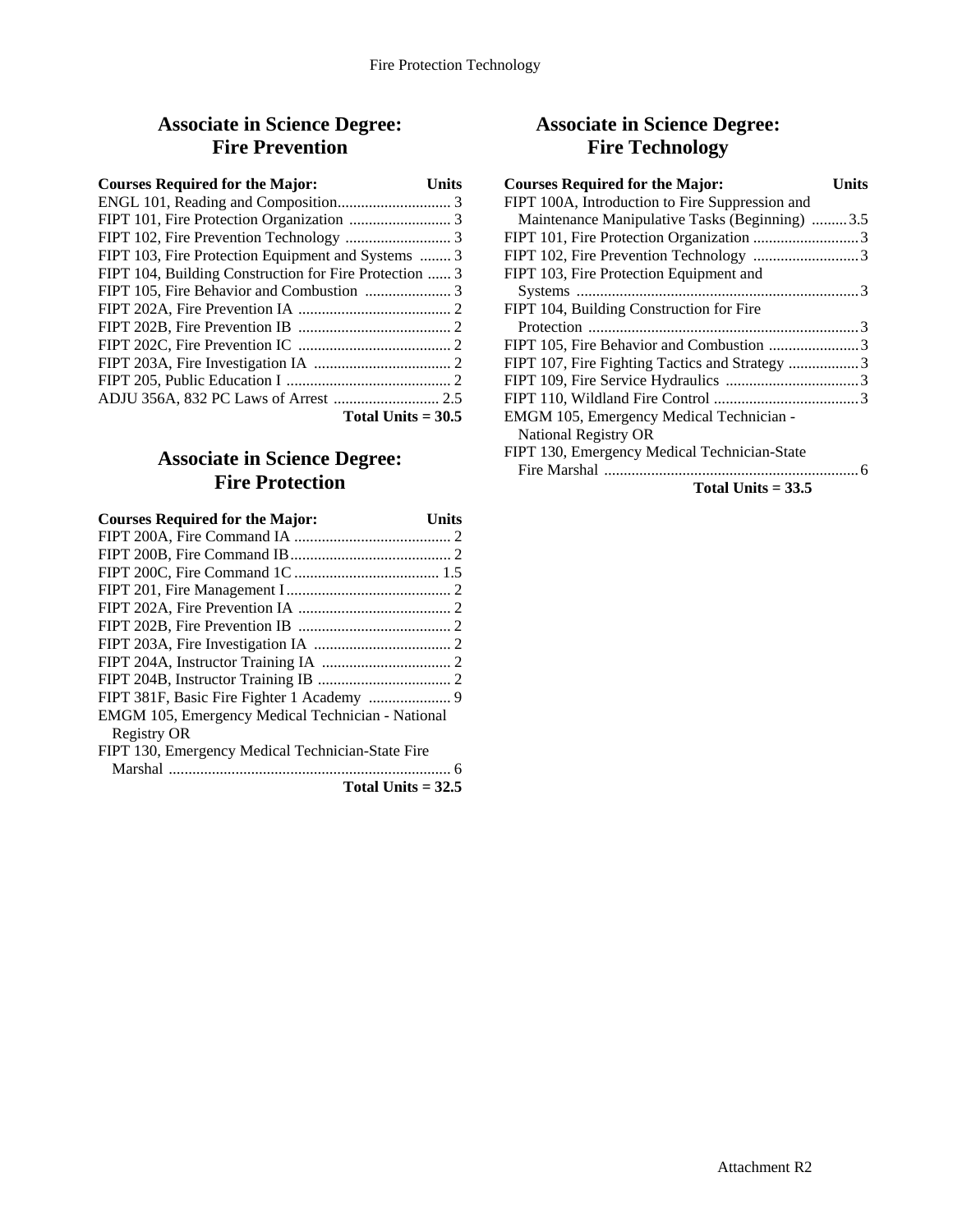Adoption of a Program Revision at Mesa College.

Proposed Program Revision at Mesa College:

# **Associate in Science Degree: Health Information Technology**

| <b>Courses Required for the Major:</b>                 | <b>Units</b> |
|--------------------------------------------------------|--------------|
| HEIT 105, Introduction to Health Information  3        |              |
| HEIT 125, Basic Pharmacology for Allied Health  2      |              |
|                                                        |              |
|                                                        |              |
| HEIT 155C, Current Procedural Terminology (CPT)        |              |
|                                                        |              |
|                                                        |              |
| HEIT 205, Health Law, Accreditation and Licensing      |              |
|                                                        | . 3          |
| HEIT 258, Quality Assessment, Utilization Review &     |              |
|                                                        |              |
| HEIT 260, Principles of Supervision and                |              |
|                                                        |              |
|                                                        |              |
|                                                        |              |
| MEDA 105, Fundamentals Human Anatomy and               |              |
|                                                        |              |
|                                                        |              |
|                                                        |              |
| CISC 181, Principles of Information Systems  4         |              |
| CISC 150, Introduction to Computer and Information     |              |
|                                                        |              |
|                                                        |              |
|                                                        |              |
|                                                        |              |
|                                                        |              |
| RECOMMENDED ELECTIVES:                                 |              |
| SPEE 099, Voice and Diction for Non-Native Speakers of |              |
|                                                        |              |
|                                                        |              |
|                                                        |              |
| <b>Total Units = 48</b>                                |              |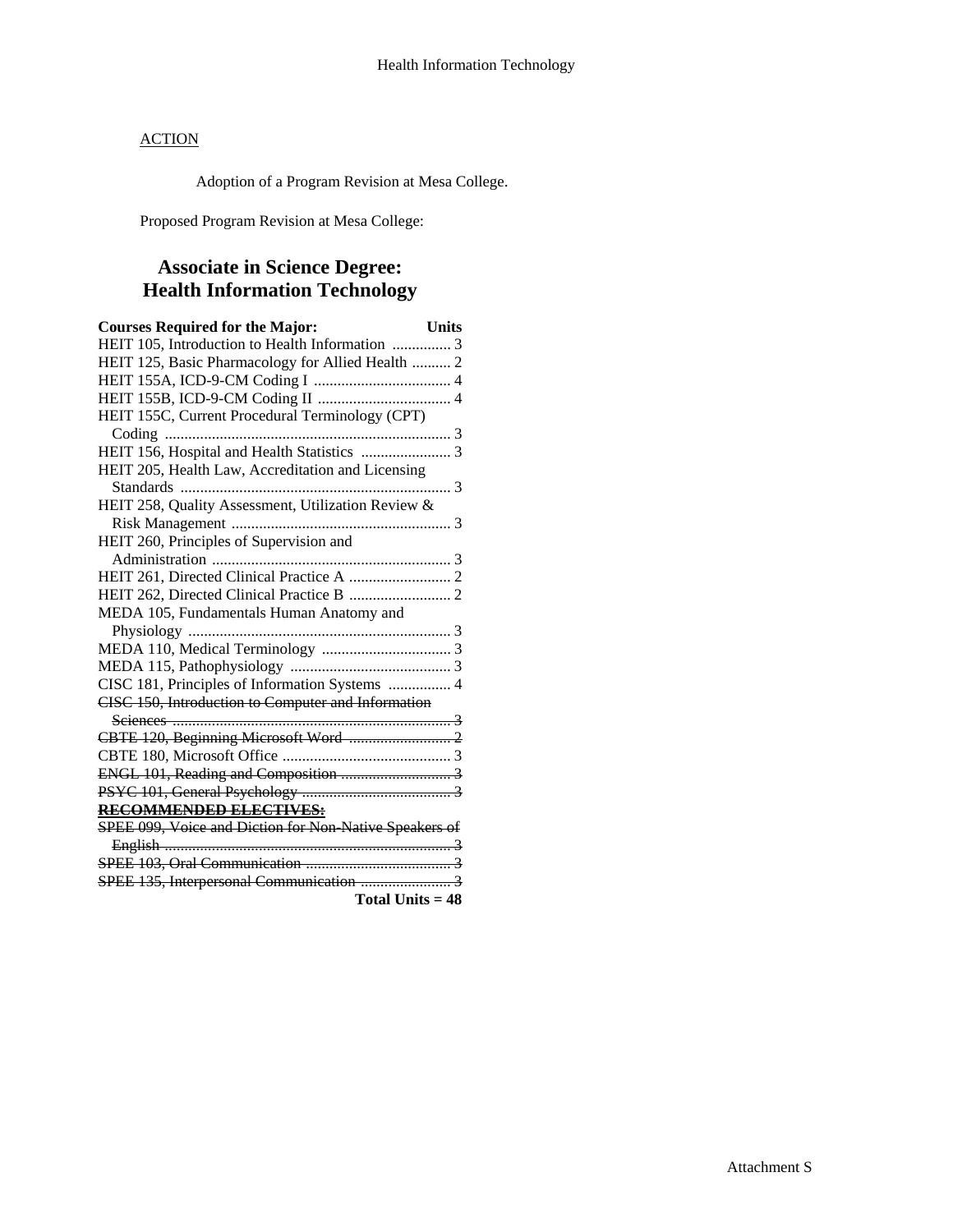Adoption of a Program Revision at Mesa College.

Proposed Program Revision at Mesa College:

# **Associate in Arts Degree: History**

| <b>Courses Required for the Major: Units</b>          |
|-------------------------------------------------------|
| HIST 109, History of the United States I 3            |
| HIST 110, History of the United States II3            |
| Select one six-unit course sequence from the          |
| following:                                            |
| HIST 100, World History I AND                         |
| HIST 101, World History II OR                         |
| HIST 105, Introduction to Western Civilization I AND  |
| HIST 106, Introduction to Western Civilization II  6  |
| Select additional six units from the following:       |
|                                                       |
|                                                       |
| HIST 105, Introduction to Western Civilization I3     |
| HIST 106, Introduction to Western Civilization II 3   |
| HIST 115A, History of the Americas I 3                |
| HIST 115B, History of the Americas II 3               |
| HIST 120, Introduction to Asian Civilizations3        |
| HIST 121, Asian Civilizations in Modern Times3        |
| HIST 123, U.S. History from the Asian Pacific         |
|                                                       |
| HIST 125, History of England and the                  |
|                                                       |
| HIST 126, History of England and the                  |
|                                                       |
|                                                       |
| HIST 131, Latin America Before Independence3          |
| HIST 132, Latin America Since Independence3           |
| HIST 141, Women in United States History I3           |
| HIST 142, Women in United States History II 3         |
| HIST 150, Native Americans in United States History.3 |
| HIST 151, Native Americans in United States History.3 |
|                                                       |
| HIST 155, Introduction to Classical Civilization3     |
| HIST 168, The United States in Vietnam3               |
| HIST 171, Twentieth Century America on Film3          |
|                                                       |
| Total Units = 18                                      |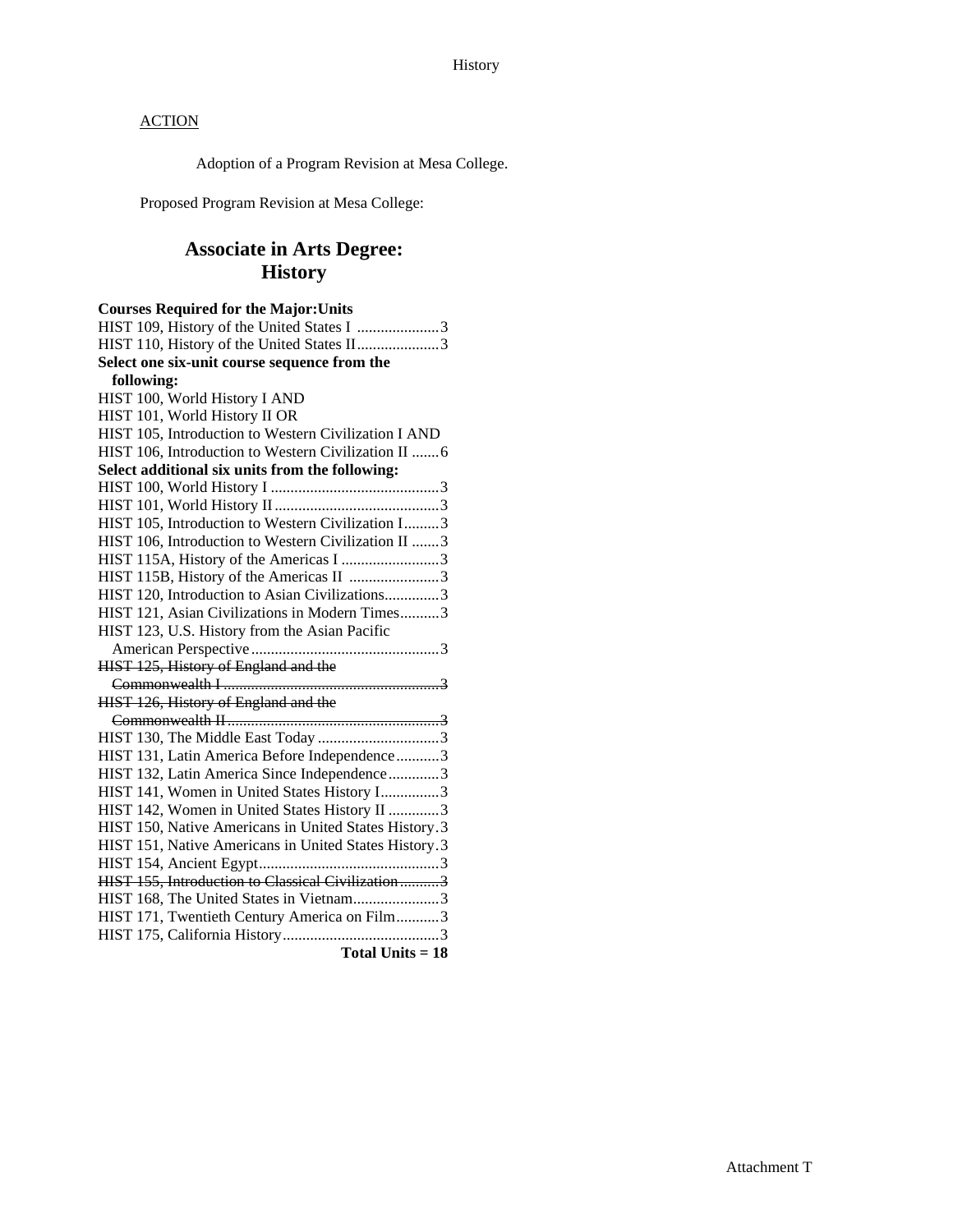Adoption of a Program Revision at Mesa College.

Proposed Program Revision at Mesa College:

# **Certificate of Achievement: Interior Design**

| <b>Courses Required for the Major:</b>                                          | <b>Units</b> |
|---------------------------------------------------------------------------------|--------------|
| INTE 101, Introduction to Interior Design 3                                     |              |
| INTE 115, Elements and Principles of Interior Design 3                          |              |
|                                                                                 |              |
|                                                                                 |              |
|                                                                                 |              |
|                                                                                 |              |
|                                                                                 |              |
| INTE 112B, Conceptual Drawings for Interiors II 3                               |              |
|                                                                                 |              |
|                                                                                 |              |
|                                                                                 |              |
| INTE 205, Non-Residential Space Planning 3                                      |              |
| INTE 200, Advanced Residential Design: Kitchens and                             |              |
|                                                                                 |              |
| INTE 215, Environmental Lighting Design 3                                       |              |
| INTE 130, Interior Design Professional Practice 3                               |              |
| <b>Choose One Course From The Following List:</b>                               |              |
| INTE $2701$ , Work Experience OR                                                |              |
| ARCH 106, Advanced Computer Aided Drafting I OR                                 |              |
| INTE 210, Presentation and Color Rendering OR                                   |              |
| BLDC 120, Blueprint Reading OR                                                  |              |
| BLDC 260, Building Codes and Zoning OR                                          |              |
| BUSE 140, Business Law and the Legal                                            |              |
| <b>Environment OR</b>                                                           |              |
| BUSE 155, Managing the Small Business OR                                        |              |
|                                                                                 |              |
| $1$ INTE 270 (Work Experience) is recommended for all students. It is mandatory |              |
| for students to complete INTE 270 with a qualified kitchen or bathdesigner to   |              |
| receive National Kitchen and Bath Association (NKBA) recognition.               |              |

| Or, Select One Course From The Following As Degree     |
|--------------------------------------------------------|
| Recommended Electives (During Semesters When           |
| None Of The Above Courses Are Offered):                |
| <b>ARCH 101, Computer Aided Design and 3D</b>          |
| <b>Imaging OR</b>                                      |
| <b>ARCH 126, History of Ancient World Architecture</b> |
| $\overline{\mathsf{R}}$                                |
| <b>ARCH 127, History of World Arch: Romanesque</b>     |
| <b>Through Contemporary OR</b>                         |
| <b>ARCH 155, Environmental Design I: Creating</b>      |
| <b>Exterior Spaces OR</b>                              |
| ARTF 150A, Design I OR                                 |
| <b>ARTF 150B, Beginning Graphic Design OR</b>          |
| <b>ARTF 155A, Freehand Drawing I OR</b>                |
| <b>BLDC 268, Electrical, Plumbing and Mechanical</b>   |
| Codes OR                                               |
| BLDC 295, Building Contractor's License Law2-5         |
| Total Units $=$ 47-48                                  |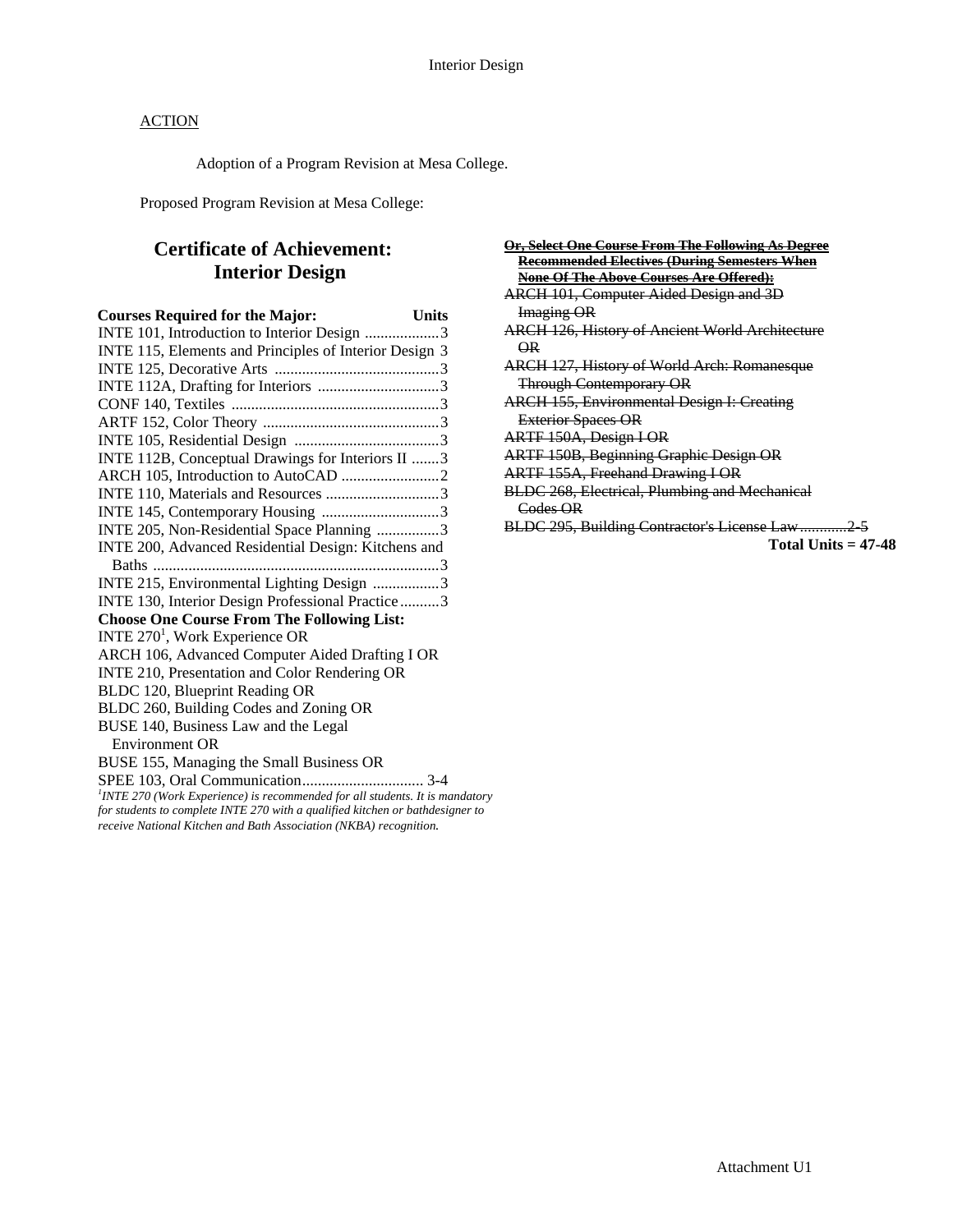### **Associate of Arts Degree: Interior Design**

| <b>Courses Required for the Major:</b>                                         | <b>Units</b> |
|--------------------------------------------------------------------------------|--------------|
| INTE 101, Introduction to Interior Design 3                                    |              |
| INTE 115, Elements and Principles of Interior Design.3                         |              |
|                                                                                |              |
|                                                                                |              |
|                                                                                |              |
|                                                                                |              |
|                                                                                |              |
| INTE 112B, Conceptual Drawings for Interiors II3                               |              |
|                                                                                |              |
|                                                                                |              |
|                                                                                |              |
| INTE 205, Non-Residential Space Planning 3                                     |              |
| INTE 200, Advanced Residential Design: Kitchens and                            |              |
|                                                                                |              |
| INTE 215, Environmental Lighting Design 3                                      |              |
| INTE 130, Interior Design Professional Practice 3                              |              |
| <b>Select Five Courses From The Following List:</b>                            |              |
| INTE 270 <sup>1</sup> , Work Experience OR                                     |              |
| ARCH 106, Advanced Computer Aided Drafting I OR                                |              |
| INTE 210, Presentation and Color Rendering OR                                  |              |
| BLDC 120, Blueprint Reading OR                                                 |              |
| BLDC 260, Building Codes and Zoning OR                                         |              |
| BUSE 140, Business Law and the Legal                                           |              |
| Environment OR                                                                 |              |
| BUSE 155, Managing the Small Business OR                                       |              |
|                                                                                |              |
| <sup>1</sup> INTE 270 (Work Experience) is recommended for all students. It is |              |
| mandatory for students to complete INTE 270 with a qualified                   |              |

*kitchen or bath designer to receive National Kitchen and Bath Association (NKBA) recognition.* 

#### **Recommended Electives:**

| ARCH 101, Computer Aided Design and 3D Imaging 3          |  |
|-----------------------------------------------------------|--|
|                                                           |  |
| ARCH 126, History of Ancient World Architecture  3        |  |
| ARCH 127, History of World Arch: Romanesque               |  |
|                                                           |  |
| <b>ARCH155, Environmental Design I: Creating Exterior</b> |  |
|                                                           |  |
|                                                           |  |
|                                                           |  |
|                                                           |  |
|                                                           |  |
| ARTF 109, Nineteenth and Twentieth Century Art3           |  |
| ARTF 110, Art History: Prehistoric to Gothic3             |  |
| ARTF 111, Art History: Renaissance to Modern 3            |  |
|                                                           |  |
| ARTF 150B, Beginning Graphic Design3                      |  |
| ARTF 151, Three-Dimensional Design3                       |  |
|                                                           |  |
|                                                           |  |
|                                                           |  |
| BLDC 268, Electrical, Plumbing and Mechanical Codes. 3    |  |
| BLDC 295, Building Contractor's License Law 3             |  |
| Total Units $= 59-60$                                     |  |
|                                                           |  |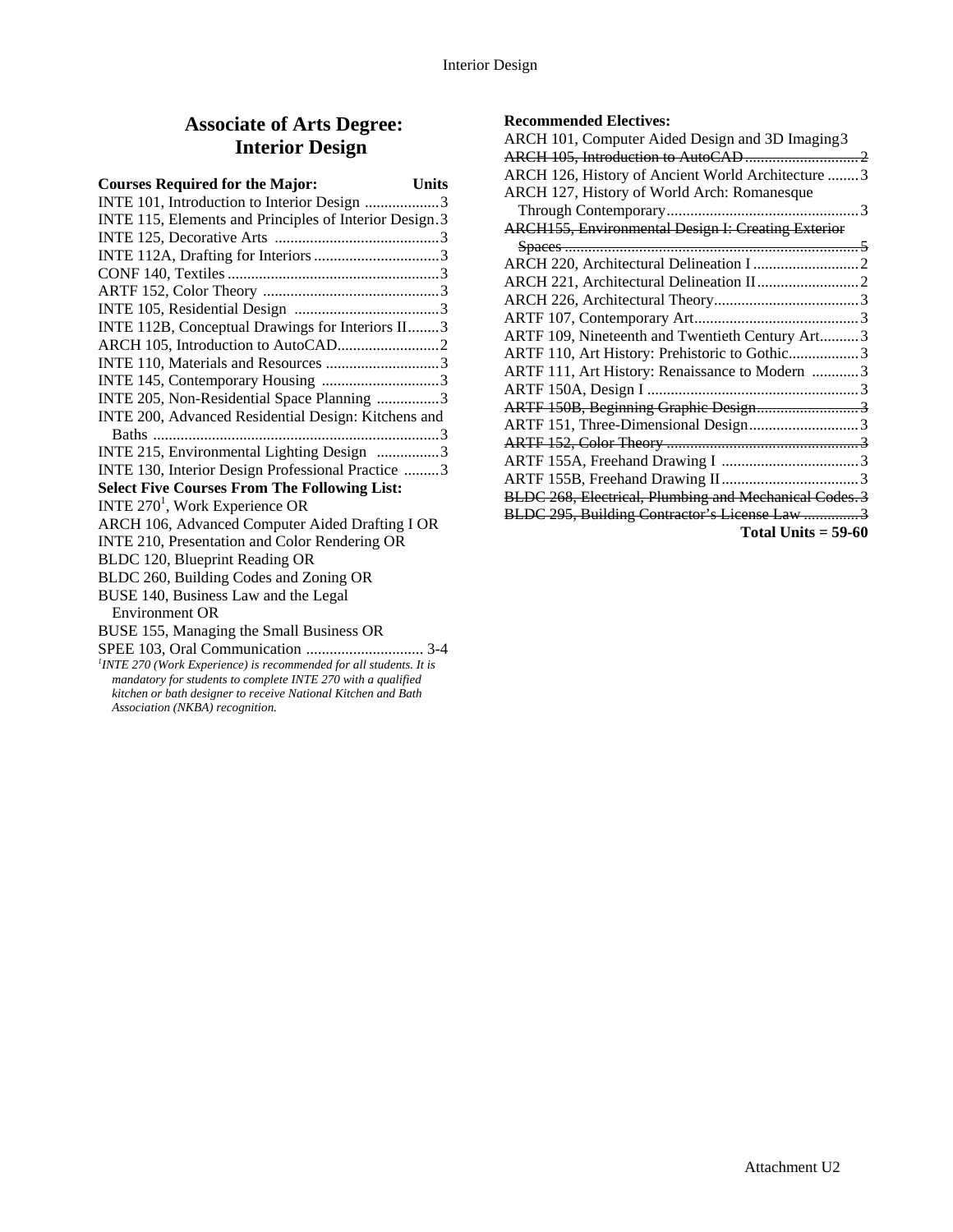Adoption of a Program Revision at City College.

Proposed Program Revision at City College:

New Certificate of Completion:

# **Certificate of Completion: Introduction to Manufacturing**

**Courses Required for the Major: Units**  MFET 101, Introduction to Manufacturing Engineering Technology OR MFET 101A, Introduction to Manufacturing I AND MFET 101B, Introduction to Manufacturing II AND MFET 101C, Introduction to Manufacturing III ...........3 MFET 105, Print Reading and Symbology OR MFET 105A, Print Reading I OR ENGN 130, Introduction to Engineering Design ...1.5-3 MFET 105B, Print Reading II ...................................1.5 MFET 107, Introduction to Manufacturing Project .....1 **Total Units = 7-8.5**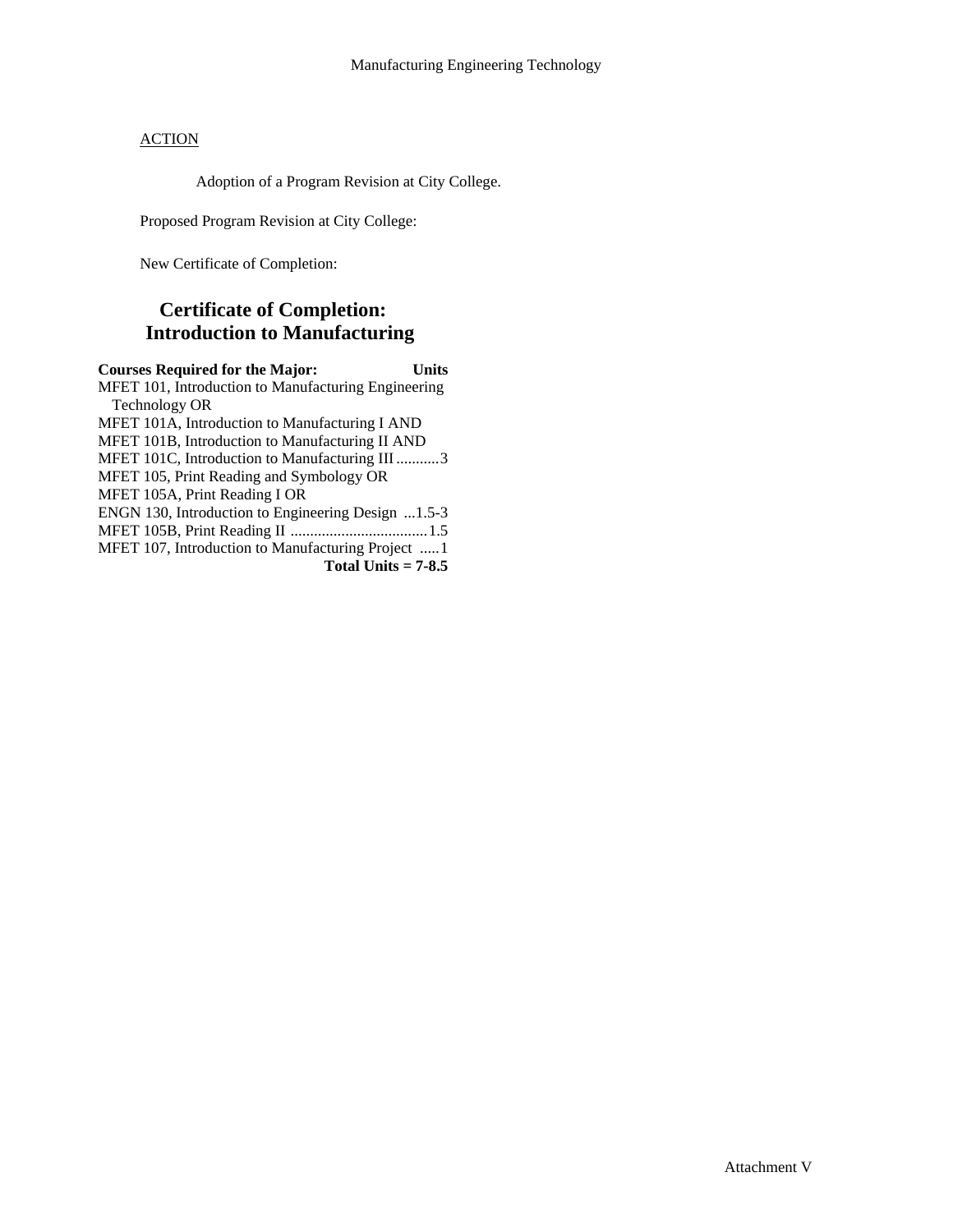Adoption of a Program Revision at Mesa College.

Proposed Program Revision at Mesa College:

## **Certificate of Achievement: Medical Assisting**

| <b>Courses Required for the Major:</b><br><b>Units</b> |  |
|--------------------------------------------------------|--|
| MEDA 100, Principles of Infection Control  1           |  |
| MEDA 101, Medical Ethics and Legal Issues for the      |  |
|                                                        |  |
| MEDA 102, Human Behavior for Allied Health             |  |
|                                                        |  |
| MEDA 103, Professionalism and Teamwork in Health       |  |
|                                                        |  |
| MEDA 104, Medical Office Management 3                  |  |
| MEDA 105, Fundamentals Human Anatomy and               |  |
|                                                        |  |
| MEDA 106, Principles of Infection Control and Sterile  |  |
|                                                        |  |
| MEDA 110, Medical Terminology 3                        |  |
|                                                        |  |
|                                                        |  |
|                                                        |  |
| MEDA 145, Directed Clinical Practice 3                 |  |
|                                                        |  |
| MEDA 205, Administrative Medical Assisting II3         |  |
| MEDA 210, Principles of Sterile Technique 0.5          |  |
| MEDA 220, Electrocardiogram Application 0.5            |  |
|                                                        |  |
| MEDA 240, Accounting for Medical Offices 3             |  |
| MEDA 245, Medical Insurance Procedures 3               |  |
| MEDA 250, Medication Administration Practicum 0.5      |  |
| Total Units $=$ 30                                     |  |

### **Associate in Arts Degree: Medical Assisting**

| <b>Units</b><br><b>Courses Required for the Major:</b>   |
|----------------------------------------------------------|
| MEDA 100, Principles of Infection Control  1             |
| MEDA 101, Medical Ethics and Legal Issues for the        |
|                                                          |
| MEDA 102, Human Behavior for Allied Health               |
|                                                          |
| MEDA 103, Professionalism and Teamwork in Health         |
|                                                          |
| MEDA 104, Medical Office Management  3                   |
| MEDA 105, Fundamentals Human Anatomy and                 |
|                                                          |
| MEDA 106, Principles of Infection Control and Sterile    |
|                                                          |
|                                                          |
|                                                          |
|                                                          |
|                                                          |
| MEDA 145, Directed Clinical Practice  3                  |
|                                                          |
| MEDA 205, Administrative Medical Assisting II  3         |
| MEDA 210, Principles of Sterile Technique  0.5           |
| MEDA 220, Electrocardiogram Application  0.5             |
|                                                          |
| MEDA 240, Accounting for Medical Offices  3              |
| MEDA 245, Medical Insurance Procedures  3                |
| MEDA 250, Medication Administration Practicum . 0.5      |
| <b>Required Electives For Majors Take A Minimum Of</b>   |
| <b>6 Units From The Following Courses:</b>               |
| <b>CBTE 205, Records Management OR</b>                   |
| HEIT 105, Introduction to Health Information OR          |
| HEIT 125, Basic Pharmacology for Allied Health OR        |
| <b>HEIT 205, Health Law, Accreditation and Licensing</b> |
| Standards OR                                             |
| <b>BIOL 160, Elements of Human Anatomy and</b>           |
|                                                          |

**Total Units = 30**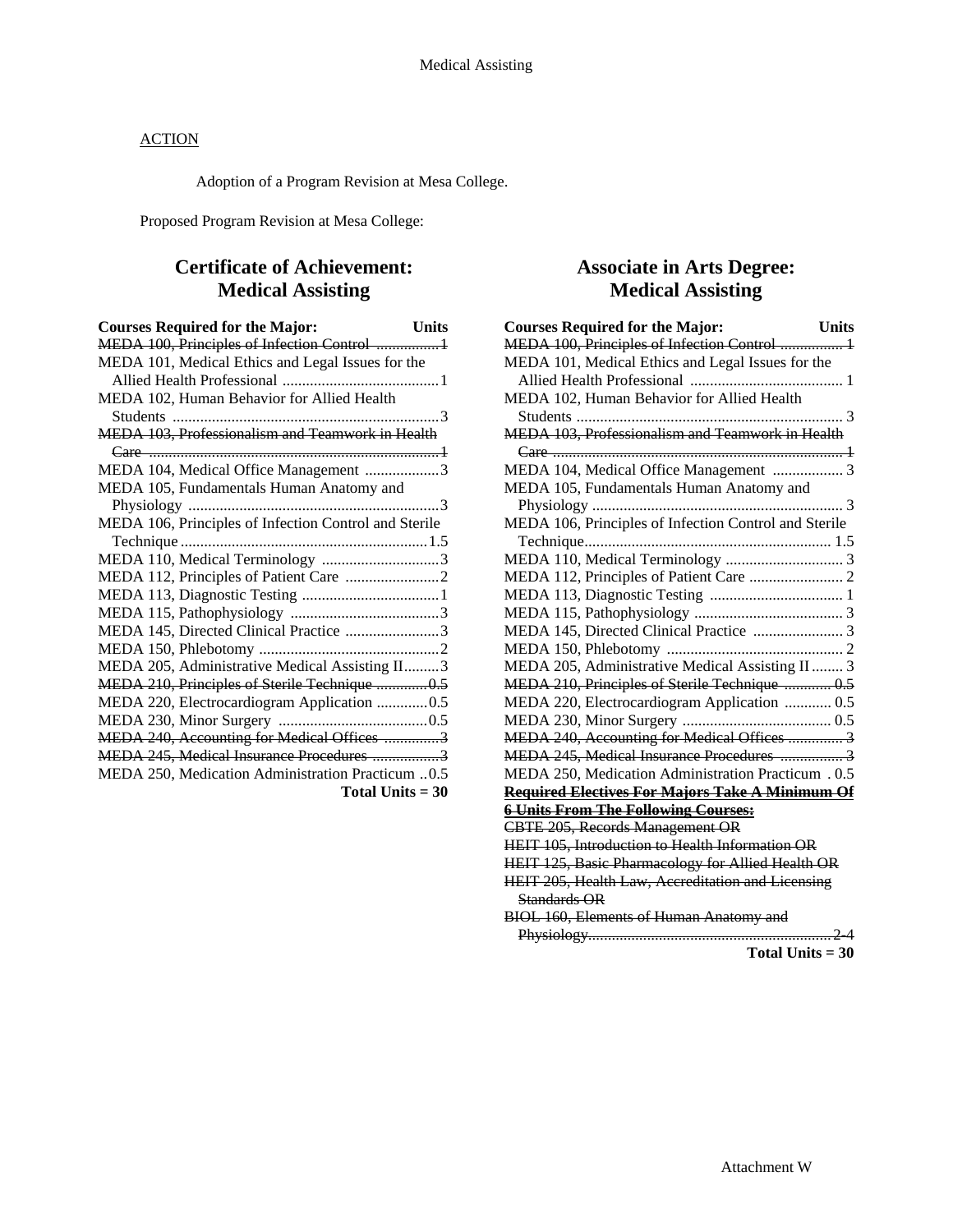Adoption of a Program Revision at Mesa College.

Proposed Program Revision at Mesa College:

# **Certificate of Completion: Digital Video**

| <b>Courses Required for the Major:</b>              | <b>Units</b>       |
|-----------------------------------------------------|--------------------|
| MULT 101, Introduction to Multimedia  4             |                    |
| MULT 112, Multimedia Authoring 4                    |                    |
|                                                     |                    |
| <b>Select Six Units From:</b>                       |                    |
| DRAM 150, Cinema as Art and Communication I OR      |                    |
| <b>MULT 127, Creating User Centered Websites OR</b> |                    |
| MULT 137, Introduction to 3D Animation I 3          |                    |
|                                                     | Total Units $= 14$ |

# **Certificate of Completion: Multimedia Survey**

| <b>Courses Required for the Major:</b>         | Units              |
|------------------------------------------------|--------------------|
|                                                |                    |
| MULT 112, Multimedia Authoring 4               |                    |
|                                                |                    |
| <b>Select Two Courses From:</b>                |                    |
| ARTF 152, Color Theory OR                      |                    |
| ARTF 150B, Beginning Graphic Design OR         |                    |
| ARTF 210A, Life Drawing I OR                   |                    |
| DRAM 150, Cinema as Art and Communication I OR |                    |
| MULT 118, Multimedia Production OR             |                    |
| MULT 121, Digital Image Editing OR             |                    |
| MULT 122, Vector Image Editing OR              |                    |
| MULT 123, Digital Video OR                     |                    |
| MULT 127, Creating User-Centered Websites OR   |                    |
| MULT 137, Introduction to 3D Animation I OR    |                    |
| MULT 139, 3D Character Animation II OR         |                    |
| MULT 141, 3D Animation: Realism OR             |                    |
| MULT 143, 3D Animation: Production Studio 6    |                    |
|                                                | Total Units $= 17$ |

# **Certificate of Completion: Video Game Development**

| <b>Courses Required for the Major:</b>            | <b>Units</b> |
|---------------------------------------------------|--------------|
| MULT 116, Flash Game Development  4               |              |
| MULT 120, Introduction to Video Game Development3 |              |
|                                                   |              |
| MULT 137, Introduction to 3D Animation I3         |              |
| MULT 139, 3D Character Animation II3              |              |
|                                                   |              |
| Total Units $= 16$                                |              |

# **Certificate of Achievement: 3D Animation and Modeling**

| <b>Courses Required for the Major:</b>      | Units |
|---------------------------------------------|-------|
|                                             |       |
|                                             |       |
|                                             |       |
|                                             |       |
| MULT 127, Creating User-Centered Websites 3 |       |
| MULT 137, Introduction to 3D Animation I3   |       |
|                                             |       |
|                                             |       |
| MULT 143, 3D Animation: Production Studio 3 |       |
| <b>Select three units from:</b>             |       |
| ARTF 150A, Design I OR                      |       |
| ARTF 150B, Beginning Graphic Design OR      |       |
| ARTF 152, Color Theory OR                   |       |
| ARTF 155A, Freehand Drawing I OR            |       |
|                                             |       |
| Total Units = 32                            |       |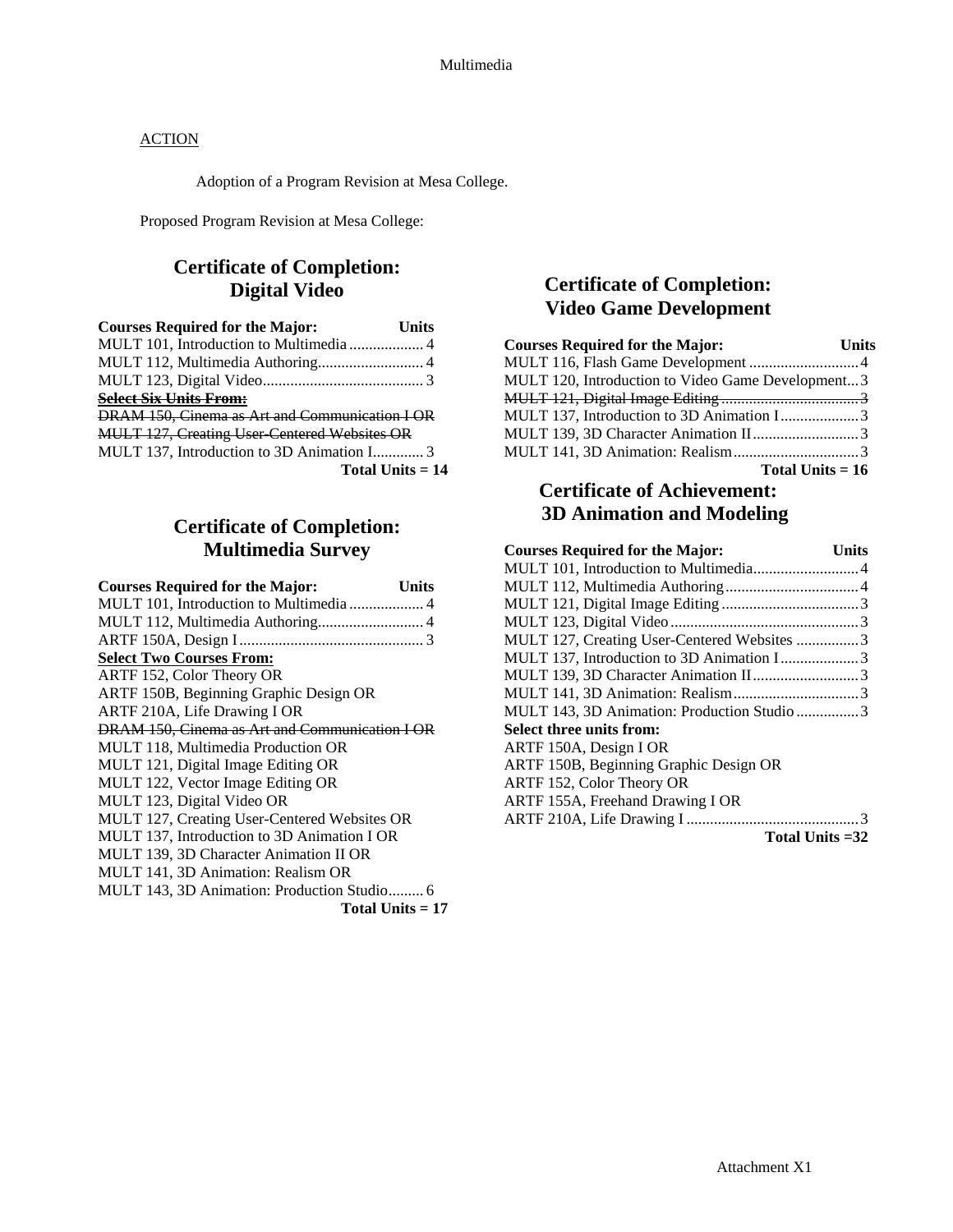# **Certificate of Achievement: Interactive Media Production**

| <b>Courses Required for the Major:</b>        | <b>Units</b> |
|-----------------------------------------------|--------------|
| MULT 101, Introduction to Multimedia 4        |              |
|                                               |              |
|                                               |              |
| MULT 118, Multimedia Production 3             |              |
|                                               |              |
|                                               |              |
|                                               |              |
| MULT 127, Creating User-Centered Websites3    |              |
| MULT 137, Introduction to 3D Animation I3     |              |
|                                               |              |
| CBTE 165, Webpage Creation with Dreamweaver 3 |              |
| <b>Select Six Units from:</b>                 |              |
| Select one course from:                       |              |
| MULT 116, Flash Game Development OR           |              |
| MULT 122, Vector Image Editing OR             |              |
| MULT 139, 3D Character Animation II OR        |              |
| MULT 141, 3D Animation: Realism OR            |              |
| MULT 143, 3D Animation: Production Studio OR  |              |
| ARTF 150A, Design I OR                        |              |
| ARTF 150B, Beginning Graphic Design OR        |              |
| ARTF 151, Three-Dimensional Design OR         |              |
|                                               |              |
| Total Units $=30-31$                          |              |

# **Associate in Science Degree: Multimedia**

| <b>Courses Required for the Major:</b><br><b>Units</b> |
|--------------------------------------------------------|
|                                                        |
|                                                        |
|                                                        |
|                                                        |
| Select eighteen through twenty units from:             |
| ARTF 150A, Design I OR                                 |
| ARTF 151, Three-Dimensional Design OR                  |
| ARTF 152, Color Theory OR                              |
| ARTF 210A, Life Drawing I OR                           |
| DRAM 150, Cinema as Art and Communication I OR         |
| MULT 114, Intermediate Flash OR                        |
| MULT 116, Flash Game Development OR                    |
| MULT 118, Multimedia Production OR                     |
| MULT 120, Introduction to Video Game Development OR    |
| MULT 122, Vector Image Editing OR                      |
| MULT 127, Creating User-Centered Websites OR           |
| MULT 137, Introduction to 3D Animation I OR            |
| MULT 139, 3D Character Animation II OR                 |
| MULT 141, 3D Animation: Realism OR                     |
| MULT 143, 3D Animation: Production Studio OR           |
| CBTE 161, Learning the Internet OR                     |
| CBTE 126, Document Processing 18-20                    |
| <b>Recommended Electives:</b>                          |
|                                                        |
|                                                        |
|                                                        |
| DRAM 150, Cinema as Art and Communication I 3          |
|                                                        |
|                                                        |
|                                                        |
| MULT 127, Creating User-Centered Websites 3            |
| MULT 137, Introduction to 3D Animation I3              |
| MULT 139, 3D Character Animation II3                   |
|                                                        |
| MULT 143, 3D Animation: Production Studio 3            |
|                                                        |
|                                                        |
|                                                        |
| SPEE 135, Interpersonal Communication 3                |
|                                                        |
| Total Units = $32-34$                                  |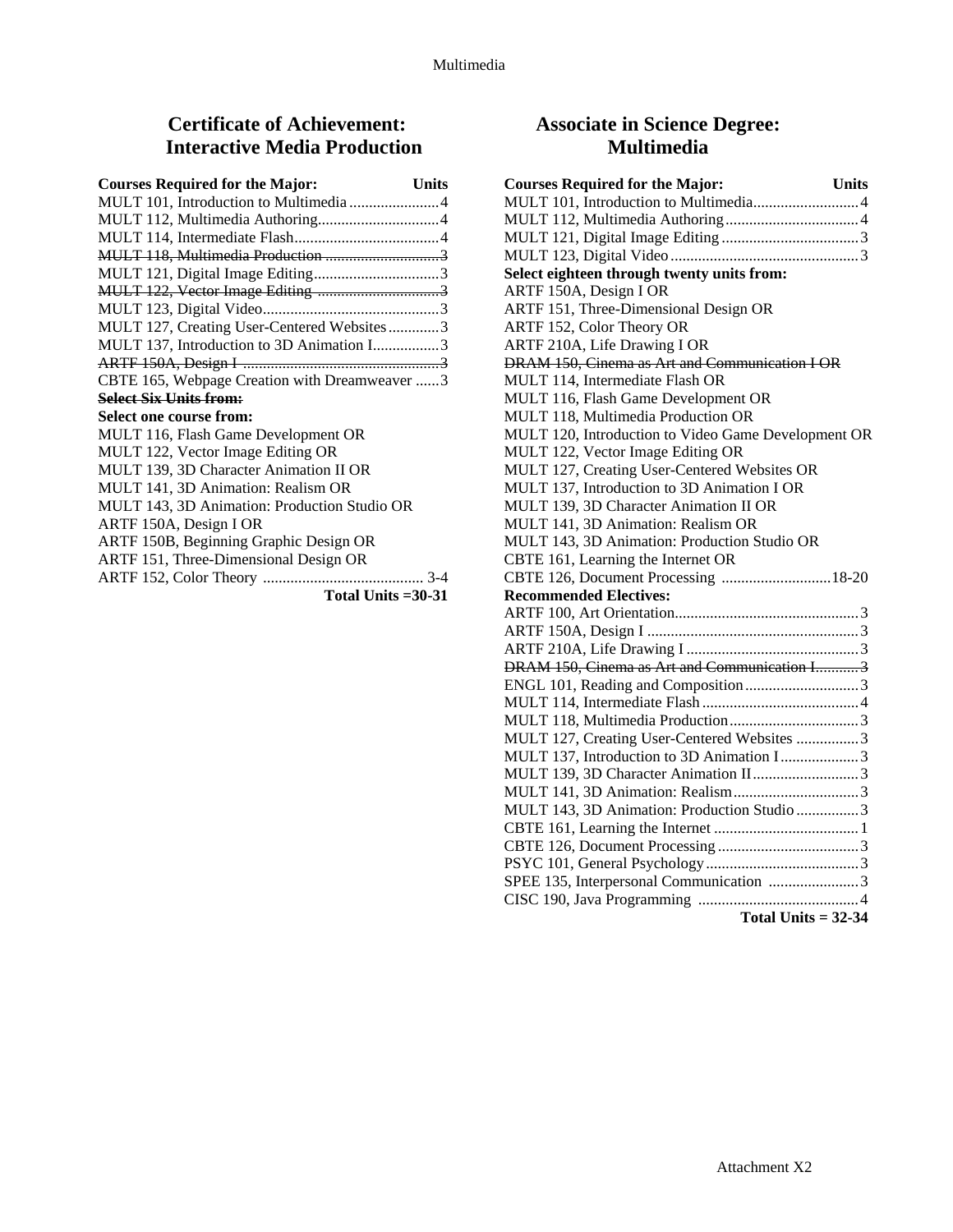Adoption of a Program Revision at Mesa College.

Proposed Program Revision at Mesa College:

# **Certificate of Completion: Dietetic Service Supervisor**

| <b>Courses Required for the Major:</b>          | Units |
|-------------------------------------------------|-------|
| CACM 111, Professional Cooking & Service in     |       |
|                                                 |       |
|                                                 |       |
| NUTR 180, Nutrition and Diet Therapy 3          |       |
|                                                 |       |
| CACM 101, Sanitation, Safety and Equipment 3    |       |
| HOSP 115, Hospitality Operations & Management 3 |       |
| CACM 130, Quantity Food Preparation Theory3     |       |
| Total Units $= 16$                              |       |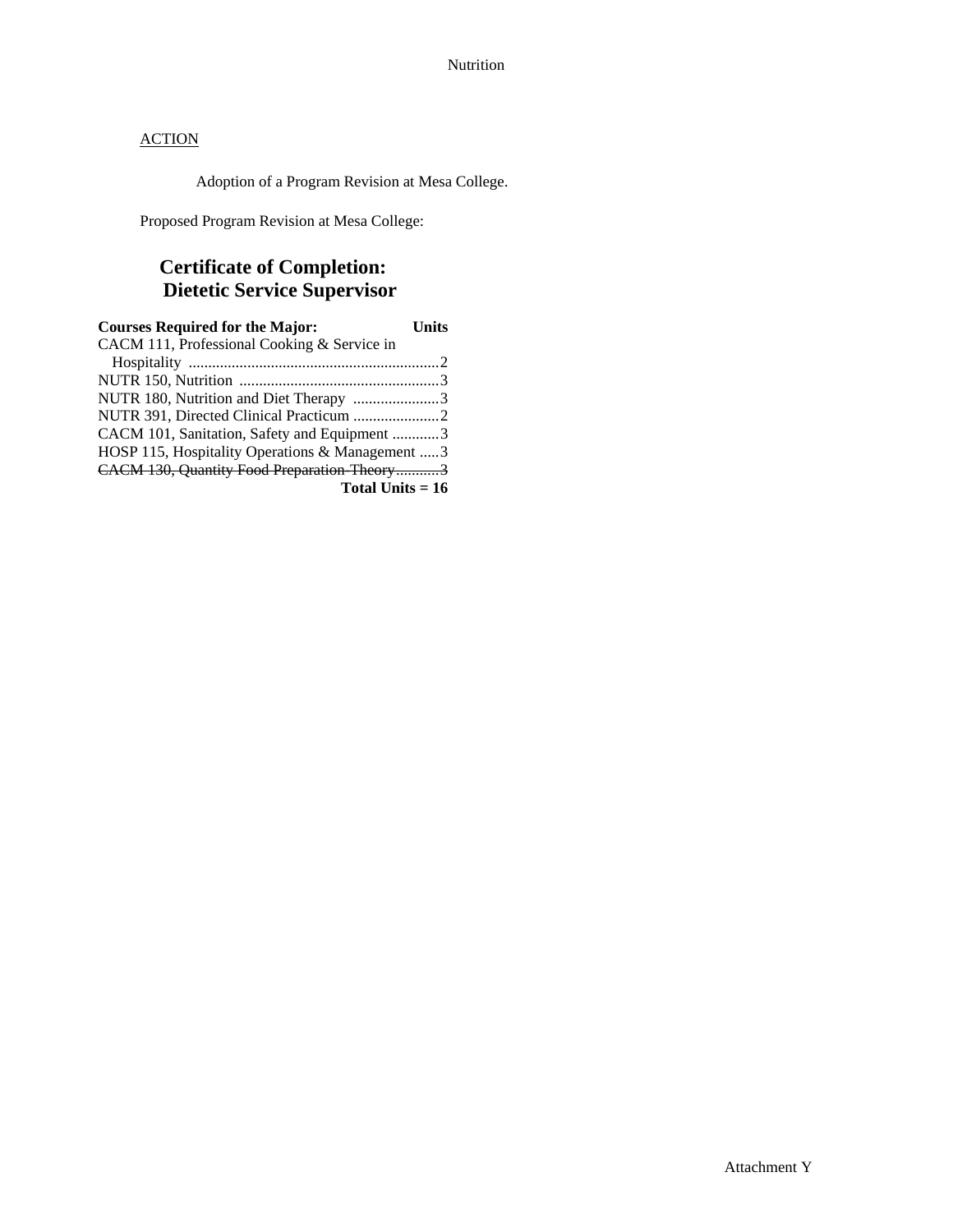Adoption of a new program at City College.

Proposed new Program at City College:

# **Certificate of Completion: Peace Studies**

**Courses Required for the Major: Units** 

| PEAC 101, Introduction to Peace Studies3         |  |
|--------------------------------------------------|--|
|                                                  |  |
| ANTH 103, Introduction to Cultural Anthropology3 |  |
| PHIL 102B, Introduction To Philosophy: Values 3  |  |
| PEAC 277C, Service Learning -- Peace Studies 1   |  |
| ENGL 101, Reading and Composition OR             |  |
| ENGL 105, Composition and Literature 3           |  |
| Total Units $= 17$                               |  |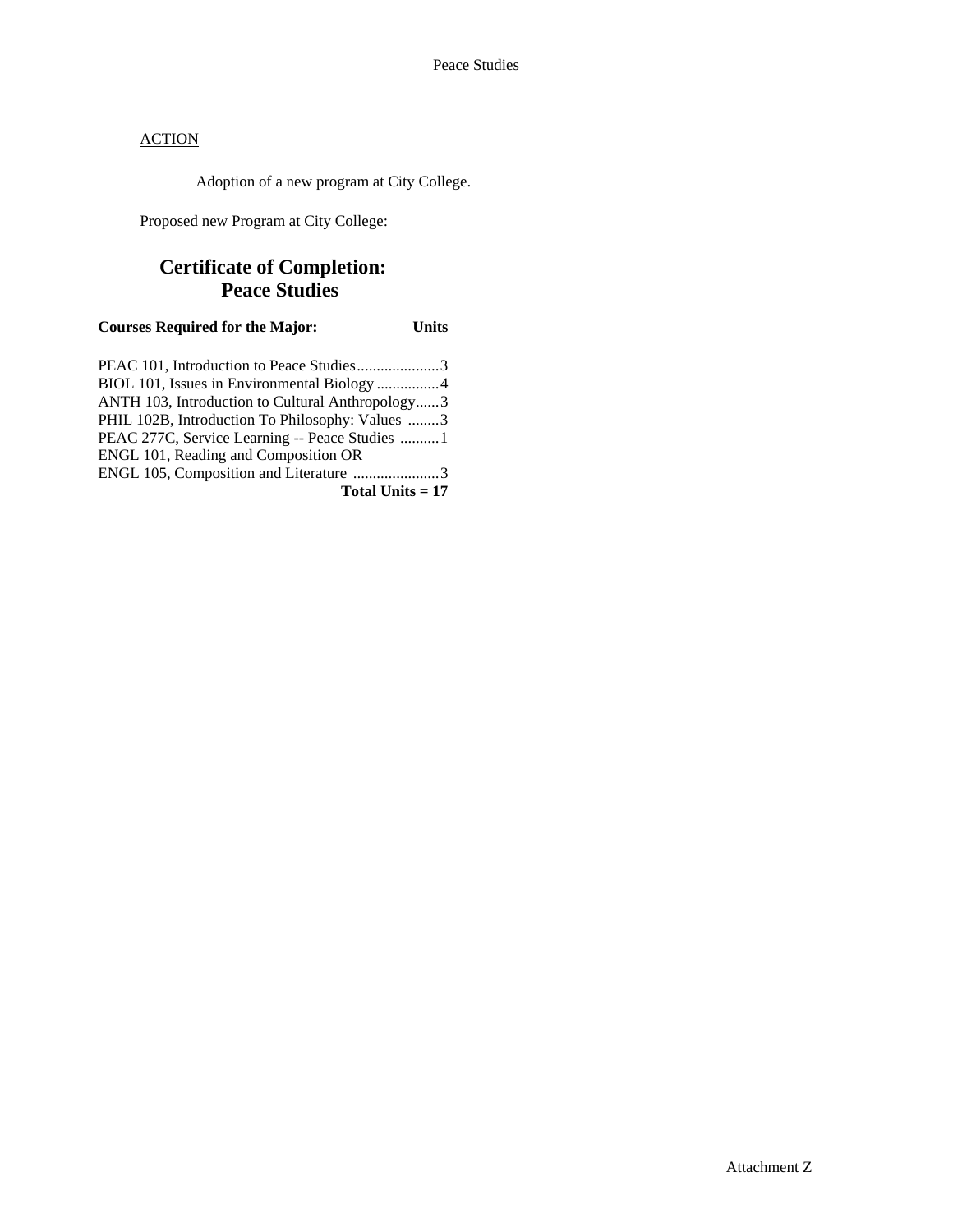Adoption of a Program Revision at Mesa College.

Proposed Program Revision at Mesa College:

# **Associate in Science Degree: Physical Therapy Assistant**

| <b>Program Prerequisites:</b><br><b>Units</b>        |  |
|------------------------------------------------------|--|
| BIOL 160, Elements of Human Anatomy and              |  |
| Physiology OR                                        |  |
|                                                      |  |
|                                                      |  |
| <b>Courses Required for the Major: Units</b>         |  |
| PHYR 110, Physical Therapy Introduction 2            |  |
| PHYR 111, Physical Therapy Techniques I4             |  |
| PHYR 114, Introduction To Human Movement 3           |  |
| PHYR 116, Physical Therapy Techniques I 2            |  |
| PHYR 116L, Physical Therapy Techniques I 2           |  |
| PHYR 120, Physical Therapy Techniques II 4           |  |
| PHYR 122, Introduction to Pathology 3                |  |
| PHYR 123, Introduction to Therapeutic Exercise 2     |  |
| PHYR 126, Physical Therapy Techniques II 2           |  |
| PHYR 126L, Physical Therapy Techniques II 2          |  |
| PHYR 134, Orthopedic Exercise and Rehab4             |  |
| PHYR 136, Topics in Neurology and Rehab 2.5          |  |
| PHYR 137, Orthopedic Exercise and Rehabilitation  2  |  |
| PHYR 137L, Orthopedic Rehabilitation and Exercise .2 |  |
| PHYR 138, Topics in Neurology and Rehabilitation 1.5 |  |
| PHYR 138L, Topics in Neurology and Rehabilitation .1 |  |
| PHYR 141, Organization of Physical Therapy 2         |  |
|                                                      |  |
| PHYR 142B, Directed Clinical Practice 4              |  |
| Select three-units from:                             |  |
| PSYC 101, General Psychology OR                      |  |
| PSYC 111, Psychological/Social Aspects of Aging,     |  |
| Death and Dying OR                                   |  |
| PSYC 121, Introduction to Child Psychology3          |  |
| <b>Recommended Electives:</b>                        |  |
|                                                      |  |
|                                                      |  |
| PSYC 125, Introduction to Behavior Modification3     |  |
| PSYC 128, Biofeedback and Stress Management3         |  |
| PSYC 230, Psychology of Lifespan Development3        |  |
| PHYE 242, Care and Prevention of Injuries 2          |  |
|                                                      |  |
| Total Units $= 32.5$                                 |  |